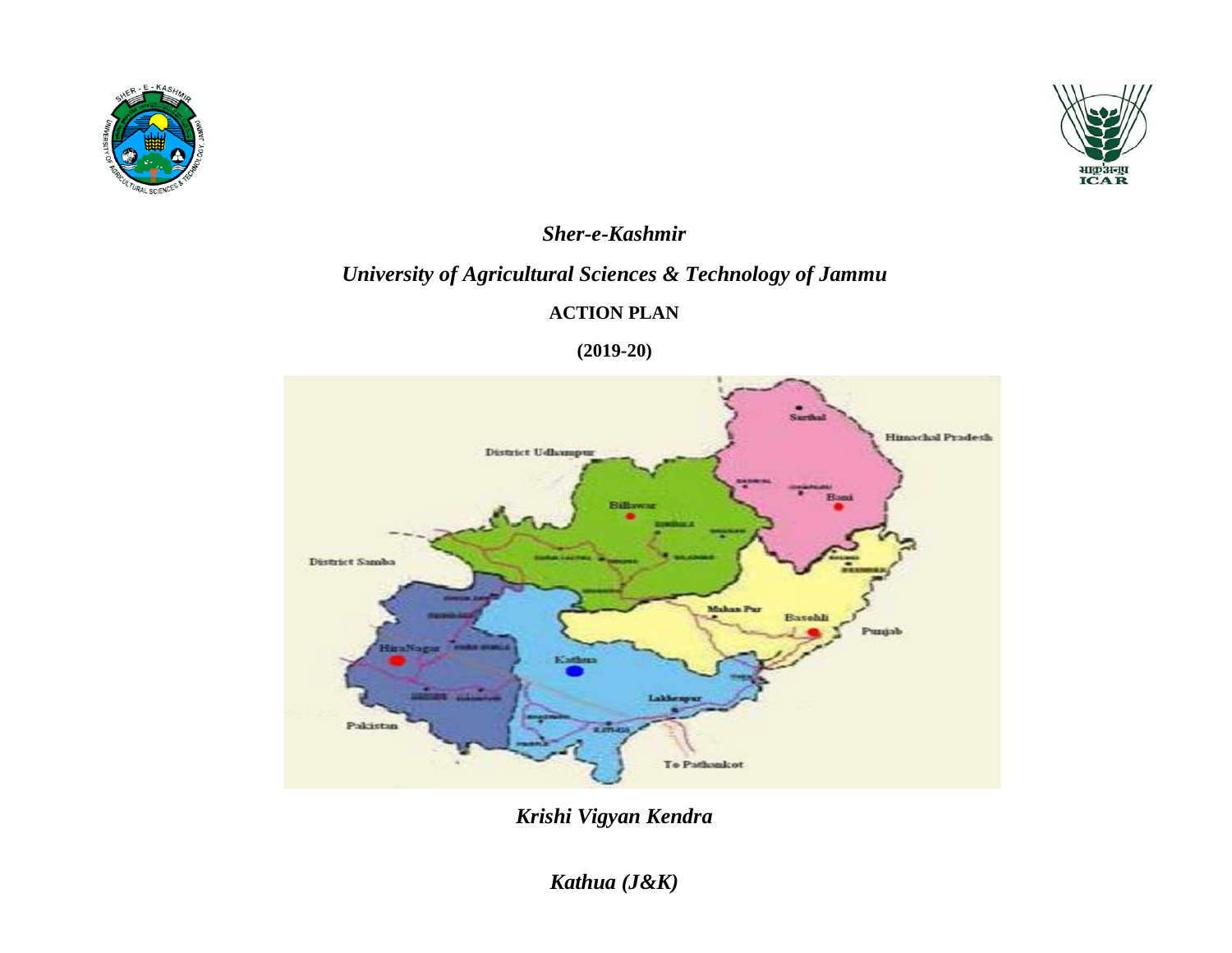#### **ACTION PLAN OF KVK KATHUA FOR 2019-20**

#### **1. General information about the Krishi Vigyan Kendra**

| 1.1 Name and address of KVK with       | KRISHI VIGYAN KENDRA, KATHUA SKUAST-JAMMU-184101                                  |
|----------------------------------------|-----------------------------------------------------------------------------------|
| Phone, Fax and e-mail                  | 01922-232989; kathuakvk@gmail.com; kvkkathua@skuast.org                           |
| 1.2 Name and address of host           | Sher-e-Kashmir University of Agricultural Sciences & Technology of Jammu, Chatha, |
| Organization                           | Jammu 180009                                                                      |
| 1.3 Year of sanction                   | 2008                                                                              |
|                                        |                                                                                   |
| 1.4 Website address of KVK and date of | www.kvkkathua.ac.in                                                               |
| last update                            |                                                                                   |

#### **2. Details of staff as on date**

| S.             | <b>Sanctioned post</b>           | Name of the         | <b>Discipline</b>                    | <b>Existing</b>        | Grade | <b>Date</b> of | Permanent/       |
|----------------|----------------------------------|---------------------|--------------------------------------|------------------------|-------|----------------|------------------|
| N <sub>0</sub> |                                  | incumbent           |                                      | Payband                | Pay   | joining        | <b>Temporary</b> |
| 2.1            | Programme Coordinator            |                     |                                      |                        |       |                |                  |
| 2.2            | <b>Subject Matter Specialist</b> | Dr. Pawan Kumar     | Ag. Economics                        | $15600 - 39100 + 8000$ | 8,000 | 24-03-2016     | Permanent        |
|                |                                  | Sharma              | (Ph.D)                               |                        |       |                |                  |
| 2.3            | <b>Subject Matter Specialist</b> | Dr. Berjesh Ajrawat | <b>Extension Education</b><br>(Ph.D) | $15600 - 39100 + 8000$ | 8,000 | 08-07-2008     | Permanent        |
| 2.4            | <b>Subject Matter Specialist</b> | Dr. Vishal Mahajan  | Agroforestry<br>(Ph.D)               | $15600 - 39100 + 7000$ | 8,000 | 12-02-2012     | Permanent        |
| 2.5            | <b>Subject Matter Specialist</b> | Dr. Anamika Jamwal  | Plant Pathology (Ph.D.)              | $15600 - 39100 + 8000$ | 8,000 | 08-07-2008     | Permanent        |
| 2.6            | <b>Subject Matter Specialist</b> | Dr. Saurav Gupta    | Entomology (Ph.D)                    | $15600 - 39100 + 8000$ | 8000  | 23-09-2016     | Permanent        |
| 2.7            | <b>Subject Matter Specialist</b> | Dr. Vijay Kumar     | <b>Animal Nutrition</b>              | $15600 - 39100 + 5400$ | 5,400 | 29-08-14       | Permanent        |
|                |                                  | Sharma              | (Ph. D.)                             |                        |       |                |                  |
| 2.8            | Programme Assistant              | Mr. Satbir Singh    | EVS.                                 | $9300 - 34800 + 4200$  | 4,200 | 24-02-2016     | Permanent        |
|                |                                  |                     | M.Sc.                                |                        |       |                |                  |
| 2.9            | <b>Computer Programmer</b>       | Mr. Avneesh Gupta   | B. E. (Computers)                    | $9300 - 34800 + 4200$  | 4,200 | 16-11-2009     | Permanent        |
| 2.10           | Farm Manager                     | Sh. Ajay Kumar      | <b>Agril Extension</b>               | $9300 - 34800 + 4200$  | 4.200 | 12-08-2008     | Permanent        |
|                |                                  |                     | (Ph.D.)                              |                        |       |                |                  |
|                | 2.11 Accountant/Superintendent   | Vijay Singh         | B.A                                  | $9300 - 34800 + 4600$  | 4600  | 01-02-2019     | Permanent        |
| 2.12           | Stenographer                     | Sh. Bharat Bhushan  | <b>B.</b> A.                         | $9300 - 34800 + 4200$  | 4200  | 27-01-2012     | Permanent        |
| 2.13           | Driver 1                         | Latif Ahmed         |                                      | $5200 - 20200 + 2400$  | 4200  | $01 - 08 - 11$ | Permanent        |
| 2.14           | Driver 2                         | Sahil Kanathia      | $\overline{\phantom{0}}$             | $5200 - 20200 + 1900$  | 1900  | 24.09.2018     | Permanent        |
| 2.15           | Supporting staff 1               | Sh. Shamsher Singh  |                                      | $4440 - 7440 + 1300$   | 1300  | $05-08-10$     | Permanent        |
| 2.16           | Supporting staff 2               | Sh. Raj Kumar       |                                      | $4440 - 7440 + 1300$   | 1300  | $02 - 08 - 10$ | Permanent        |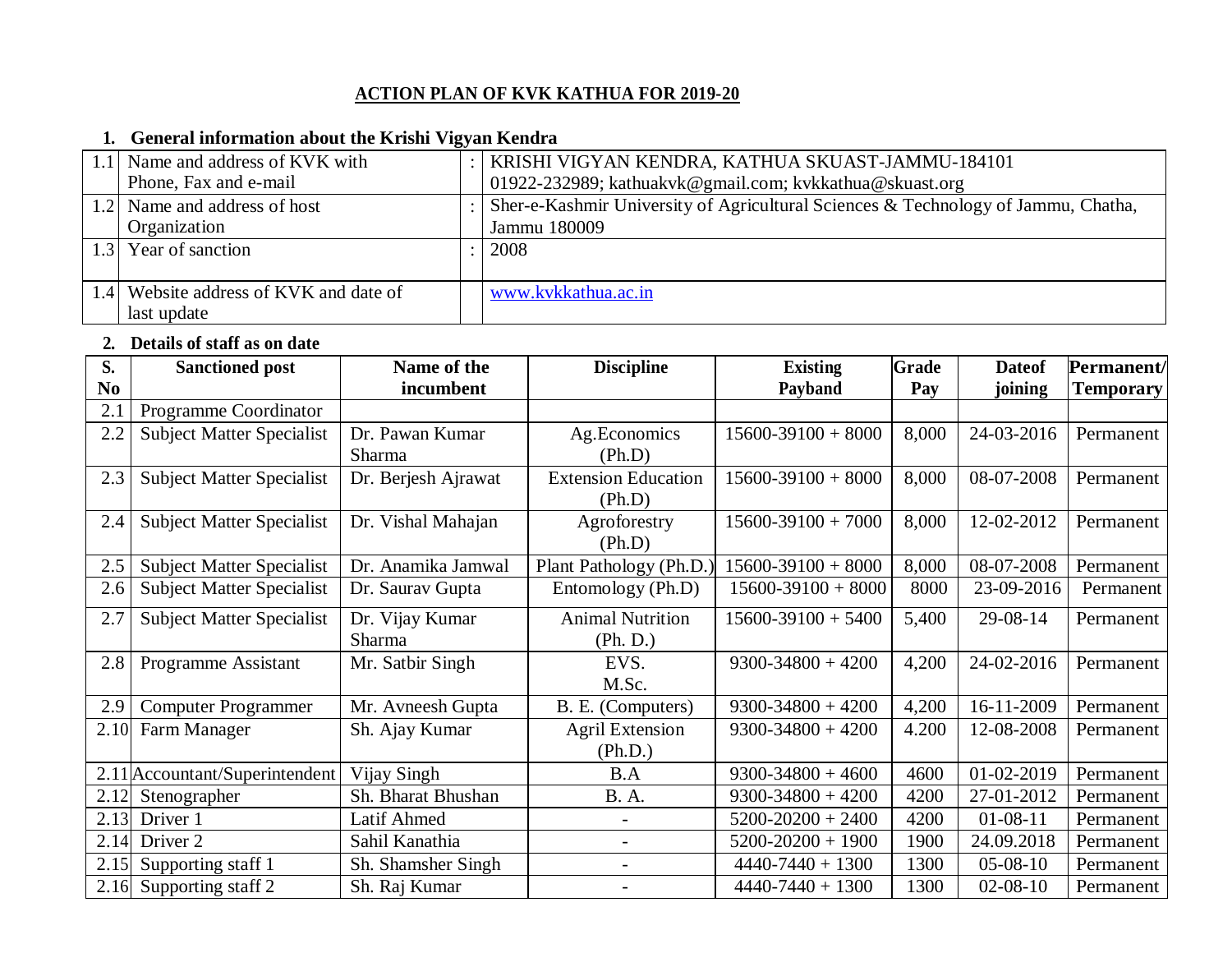| Sl.<br>N <sub>o</sub> | <b>Date</b> | <b>Major recommendations</b>                                          | <b>Status of action taken in brief</b>                                                                                             | <b>Tentative</b><br>date of SAC<br>meeting<br>proposed<br>during 2019-<br>20 |
|-----------------------|-------------|-----------------------------------------------------------------------|------------------------------------------------------------------------------------------------------------------------------------|------------------------------------------------------------------------------|
| 3.1                   | 22.03.2018  | Farmer training programme on maize                                    | Different training<br>with<br>programmes<br>along<br>their<br>field                                                                |                                                                              |
|                       |             | technology<br>production<br>under                                     | demonstrations were organized on integrated crop management                                                                        |                                                                              |
|                       |             | intercropping system, integrated crop                                 | in maize, rice including DSR, zero tillage technology in wheat.                                                                    |                                                                              |
|                       |             | management in rice including DSR,<br>zero tillage technology in wheat |                                                                                                                                    |                                                                              |
|                       |             | To organize training programme on                                     | Farmers were sensitized on formation of Farmer Producer                                                                            |                                                                              |
|                       |             | formation<br>of<br>Farmer<br>Producer                                 | Organization (FPOs) in all the training programmes. Also, two                                                                      |                                                                              |
|                       |             | Organization (FPOs)                                                   | farmers producers organizations (FPOs) have been registered                                                                        |                                                                              |
|                       |             |                                                                       | with full assistance from NABARD.                                                                                                  |                                                                              |
|                       |             | To organize training programme on safe                                | Training programmes on safe use of pesticides has been                                                                             |                                                                              |
|                       |             | use of pesticide                                                      | organized.                                                                                                                         |                                                                              |
|                       |             | To provide skill development training                                 | KVK Kathua organized 35 days Skill Development Programme                                                                           |                                                                              |
|                       |             | on budding, grafting and training of                                  | on "Propagation of Sub-Tropical Fruit Plants" w.e.f. 05.09.2018                                                                    |                                                                              |
|                       |             | fruit plants                                                          | to                                                                                                                                 |                                                                              |
|                       |             |                                                                       | 09.10.2018 conducted jointly by Krishi Vigyan Kendra Kathua,                                                                       |                                                                              |
|                       |             |                                                                       | SKUAST-Jammu and Department of Horticulture Kathua under                                                                           |                                                                              |
|                       |             |                                                                       | Mission for Integrated Development of Horticulture (MIDH)                                                                          |                                                                              |
|                       |             |                                                                       | 2018-19. Another programme on scientific raising of fruit plants,<br>propagation techniques, canopy management and rejuvenation of |                                                                              |
|                       |             |                                                                       | old and senile orchards was organized for field staff of                                                                           |                                                                              |
|                       |             |                                                                       | horticulture department.                                                                                                           |                                                                              |
|                       |             | To organize training programme on                                     | Training programme were organised on balancing of dairy                                                                            |                                                                              |
|                       |             | balancing of ration for dairy animals                                 | animals and mineral supplementation through locally available                                                                      |                                                                              |
|                       |             | and mineral supplementation through                                   | feed resources in adopted NICRA village.                                                                                           |                                                                              |
|                       |             | locally available feed resources                                      |                                                                                                                                    |                                                                              |
|                       |             | organize<br>in-service<br>training<br>To                              | In-service training programme was organized for field                                                                              |                                                                              |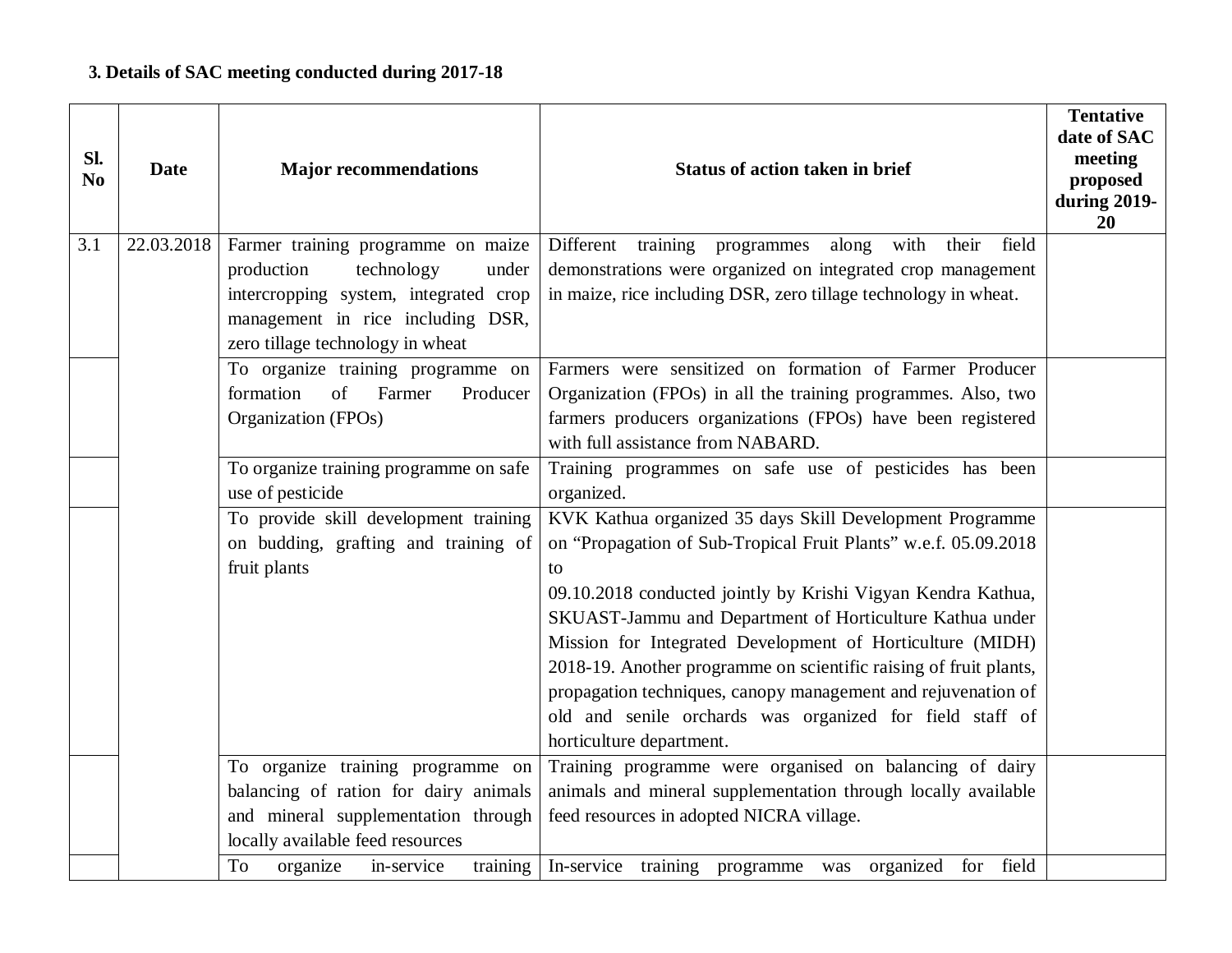| on recent trends in<br>programme         | functionaries of department of animal husbandry and department    |  |
|------------------------------------------|-------------------------------------------------------------------|--|
| nutritional management techniques for    | of sheep husbandry on recent trends in nutritional management     |  |
| officers of veterinary department        | techniques.                                                       |  |
| To popularize the concept of short       | In order to popularize the concept of short rotation Agroforestry |  |
| rotation Agroforestry in order to ensure | in order to ensure regular farmer income for the marginal and     |  |
| regular farmer income for the marginal   | small house hold of district Kathua two workable models were      |  |
| and small house hold of district Kathua  | established on farmers field, one in village Jangi Chack & other  |  |
|                                          | in Sultanpur                                                      |  |
| To organize training programme on        | Training programmes were conducted on value addition and          |  |
| value addition and processing of         | processing of mushrooms at different locations.                   |  |
| mushrooms                                |                                                                   |  |
| To organize orientation cum training     | Training programme on scientific storage of grains was            |  |
| programme on scientific storage of       | organized in village Dabwal.                                      |  |
| grains and methods of reducing post-     |                                                                   |  |
| harvest losses.                          |                                                                   |  |
| The on farm trials must be finalized in  | On farm trials were finalized in consultation with the respective |  |
| consultation with the respective heads   | heads of divisions.                                               |  |
| of division from Faculty of Agriculture  |                                                                   |  |
| and Veterinary Sciences and Animal       |                                                                   |  |
| Husbandry                                |                                                                   |  |

## **4. Capacity Building of KVK Staff**

## **4.1. Plan of Human Resource Development of KVK personnel**

|        | S. No New Areas of Training                      | <b>Institution proposed to attend</b> | <b>Justification</b>                               |  |  |
|--------|--------------------------------------------------|---------------------------------------|----------------------------------------------------|--|--|
| 4.1.1  | <b>Climate Change</b>                            | FRI Dehradun, ICAR-CRIDA, Hyderabad   | To equip with advances in climate smart            |  |  |
|        |                                                  |                                       | agriculture                                        |  |  |
| 4.1.2  | Farming system Research                          | ICAR - IIFSR, Modipuram               | Recent advances in IFS models                      |  |  |
|        |                                                  |                                       |                                                    |  |  |
| 4.1.3  | <b>Recent Advances In Mushroom</b>               | ICAR-DMR, Solan                       | To gain knowledge about medicinal mushrooms        |  |  |
|        | Research                                         |                                       |                                                    |  |  |
| 4.1.4  | Market Intelligence                              | NIAM, Jaipur, MANAGE Hyderabad        | Latest models to link farmers to e-market channels |  |  |
| 4.1.5. | Novel approaches in the field of NDRI, Karnal,   |                                       | To gain knowledge on the newer aspects of animal   |  |  |
|        | nutrition and management of dairy IVRI, Brailley |                                       | production to improve the economics of farm        |  |  |
|        | animals                                          |                                       | keeping                                            |  |  |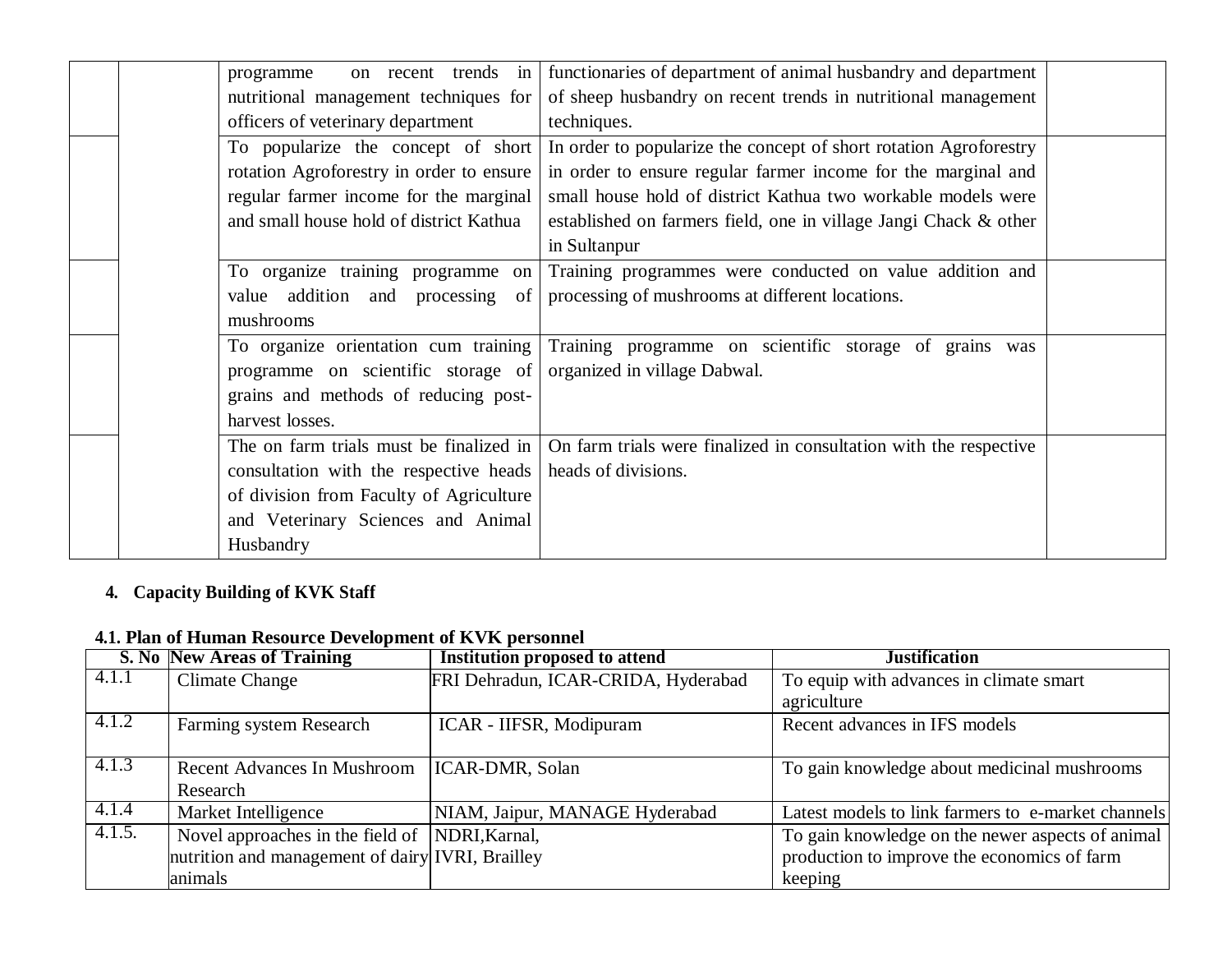#### **4.2. Cross-learning across KVKs**

| <b>S. No.</b> | Name of the KVK proposed                   | <b>Specific learning areas</b>    |
|---------------|--------------------------------------------|-----------------------------------|
| 4.2.1         | Within $ring-KVK$ , Reasi, Jammu           | <b>Organic Farming, Fisheries</b> |
| 4.2.2         | Within the zone $-$ KVK Gurdaspur          | Seed production                   |
| 4.2.3         | Outside zone – KVK Kurukshetra, KVK Karnal | Oyster Mushroom, Dairy Tech.      |

5. Proposed cluster of KVKs (to neighboring KVKs) to be formed for sharing knowledge/expertise, resources and activities

|     | $\left  \right $ S.No. the Cluster | Name of the KVKs included in What do you intend to share with Cluster What do you expect from Cluster KVKs<br><b>KVKs</b> |                              |
|-----|------------------------------------|---------------------------------------------------------------------------------------------------------------------------|------------------------------|
|     | $5.1$   KVK Samba                  | Mushroom Cultivation, Bee keeping                                                                                         | Dry land farming             |
|     | 5.2 KVK Pathankot                  | Mushroom Cultivation                                                                                                      | Seed production              |
| 5.3 | <b>KVK</b> Gurdaspur               | <b>Mushroom Cultivation</b>                                                                                               | Seed production, Dairy Tech. |

**6.Operational areas details proposed**

|                | S.No. Major crops &                   | <b>Prioritized</b>                                                                                               | <b>Extent of area Names</b> | of                                                                                                                         | <b>ClusterProposed</b><br>FLD,<br><b>Intervention</b><br>(OFT,                                                                                                                                                                                                                                                                |
|----------------|---------------------------------------|------------------------------------------------------------------------------------------------------------------|-----------------------------|----------------------------------------------------------------------------------------------------------------------------|-------------------------------------------------------------------------------------------------------------------------------------------------------------------------------------------------------------------------------------------------------------------------------------------------------------------------------|
|                | enterprises being                     | problems in these (Ha/No.)                                                                                       |                             |                                                                                                                            | Villages identified for Training, extension activity etc.)*                                                                                                                                                                                                                                                                   |
|                | practiced in cluster crops/enterprise |                                                                                                                  | affected by                 | intervention                                                                                                               |                                                                                                                                                                                                                                                                                                                               |
|                | villages                              |                                                                                                                  | the problem                 |                                                                                                                            |                                                                                                                                                                                                                                                                                                                               |
|                |                                       |                                                                                                                  | in the district             |                                                                                                                            |                                                                                                                                                                                                                                                                                                                               |
| <b>Cereals</b> |                                       |                                                                                                                  |                             |                                                                                                                            |                                                                                                                                                                                                                                                                                                                               |
| 6.1            | Paddy                                 | Integrated<br>nutrient<br>managements<br>Integrated pest<br>and disease<br>Management<br>Weed<br>⋗<br>management | 6750 (22%)                  | Cluster I (Jarai,<br>Ladhwal, Daralah)<br>Cluster II (Jangi chack,<br>Kunthal, Chann Lal-Din)<br>Cluster II (Gurah Kalyal) | of promising<br>OFT<br>on Evaluation<br>improved cultivars of paddy<br>under<br>transplanted irrigated conditions,<br>OFT on Integrated management of Foot<br>rot, sheath blight and false smut,<br>FLD on improved cultivars of Paddy Pusa<br>1509, SJR-129<br>Use of LCC in Paddy<br>Trainings, awareness camps, field days |
| 6.2            | Wheat                                 | Weed<br>⋗<br>Management<br>Resource<br>conservation<br>technology (zero<br>tillage                               | 11800 (26%)                 | Cluster I (Jarai,<br>Ladhwal, Daralah)<br>Cluster II (Jangi chack,<br>Kunthal, Chann Lal-Din)                              | OFT on Evaluation of yellow rust resistant<br>and high yielding wheat varieties,<br>OFT on weed management<br>FLD on Yellow rust resistant wheat<br>variety for timely sown conditions<br>FLD on Yellow rust resistant new wheat<br>variety for early sown conditions                                                         |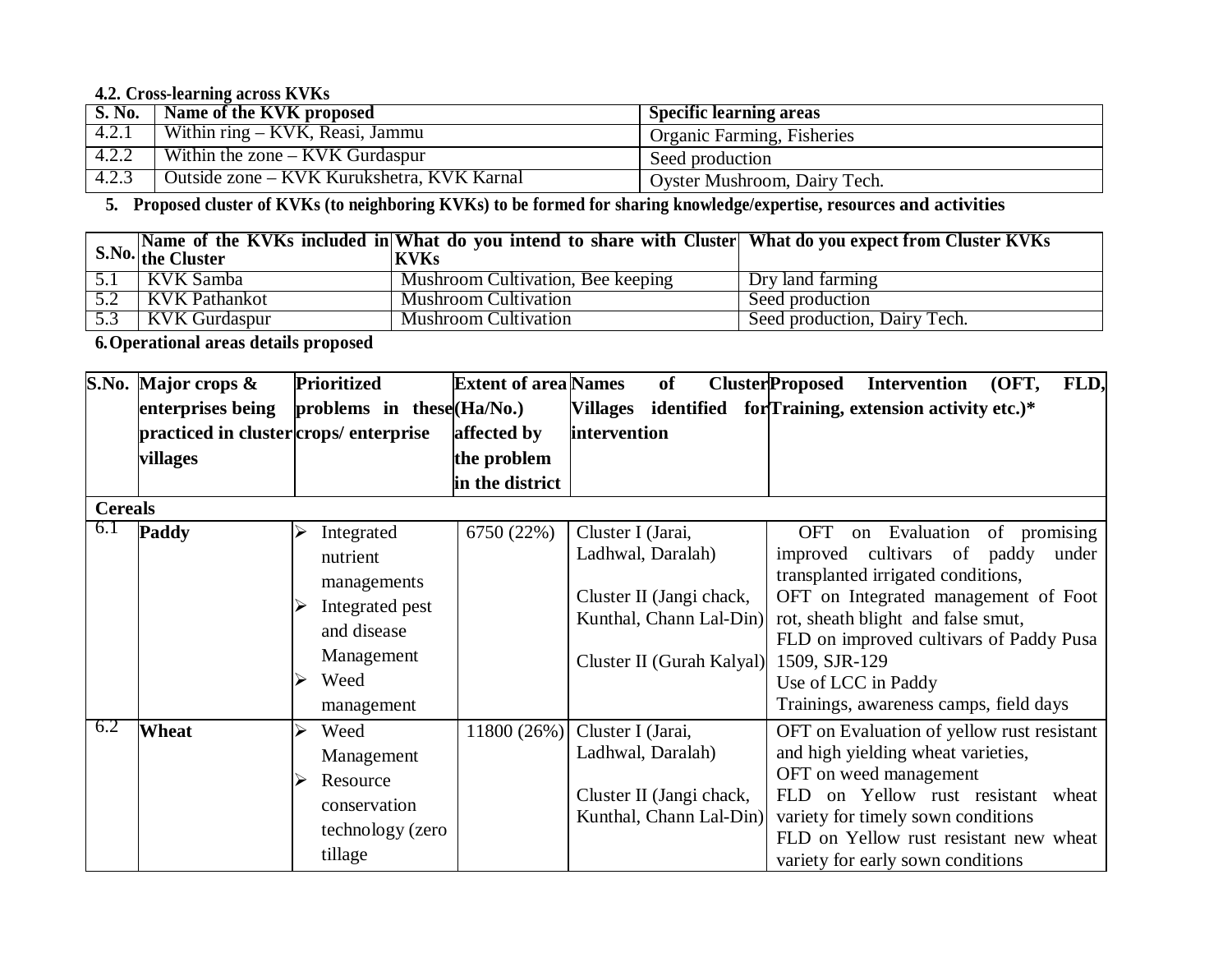| 6.3 | <b>Maize</b>                                                                                 | technology)<br>Integrated pest<br>and disease<br>Management<br>15200 (62%)<br>Weed<br>➤<br>Management<br>Insect pest<br>➤<br>management<br>Integrated<br>nutrient<br>management | Trainings, awareness camps, field days<br>Cluster I (Logate,<br>OFT on evaluation of new hybrids and<br>Kalyadi, Torsi, Baktha)<br>weed management<br>Trainings, awareness camps, field days<br>Cluster II (Mangloor)                                                                                                                  |
|-----|----------------------------------------------------------------------------------------------|---------------------------------------------------------------------------------------------------------------------------------------------------------------------------------|----------------------------------------------------------------------------------------------------------------------------------------------------------------------------------------------------------------------------------------------------------------------------------------------------------------------------------------|
| 6.4 | <b>Pulses</b><br>Gram<br>➤<br>Black gram<br>Lentil<br>➤                                      | 3500 (42%)<br>➤<br>Integrated pest<br>and disease<br>Management<br>Weed<br>$\blacktriangleright$<br>Management<br>Introduction of<br>new high yielding<br>varieties             | Cluster I (Cluster I<br>FLD on black gram PU-31;<br>FLD on chickpea cultivars GNG 1581and<br>(Logate, Kalyadi, Torsi)<br>PBG-5 training programmes, field days etc.<br>Cluster II (Mangloor,<br>Pranjali)<br>Cluster III (Marapatti,<br>Nagrota, Basantpur)                                                                            |
| 6.5 | <b>Oilseeds</b><br>Gobhi<br>➤<br>Sarson<br>Toria<br>Sesame<br>➤                              | 4650 (48%)<br>Low yield of<br>➤<br>existing cultivars<br>Problem of white<br>$\blacktriangleright$<br>rust and aphids<br>attack                                                 | Cluster I(Jangi chack,<br>OFTs and FLDs on GSC 7/DGS-1,<br>OFTs and FLDs on RSPT-2 and RSPT-6<br>Kunthal, Gopala Chack)<br>Cluster III (Rakh<br>Hoshari, Dhorsi and<br>Trainings, awareness camps, field days<br>Mangloor)<br>Cluster V (Marapatti,<br>Nagrota, Basantpur)<br><b>Cluster IV</b><br>(Saida, Badholi,<br>Lohkali, Sohal) |
| 6.6 | Vegetables/Fruits<br>$\triangleright$ Peas and<br>Beans<br>Cole crops<br>➤<br>Cucurbits<br>➤ | Poor crop<br>$\qquad \qquad \blacksquare$<br>management and<br>high incidence of<br>pests and diseases<br>Browning in<br>cauliflower                                            | Cluster I (Sanjawan, Diagnostic visits<br>Rajbagh, Sultanpur and<br>Haripur Saini), Cluster II<br>( Jangi chack, Kunthal,<br>Gopala Chack), Cluster<br>VII (Bani, Sarthali and                                                                                                                                                         |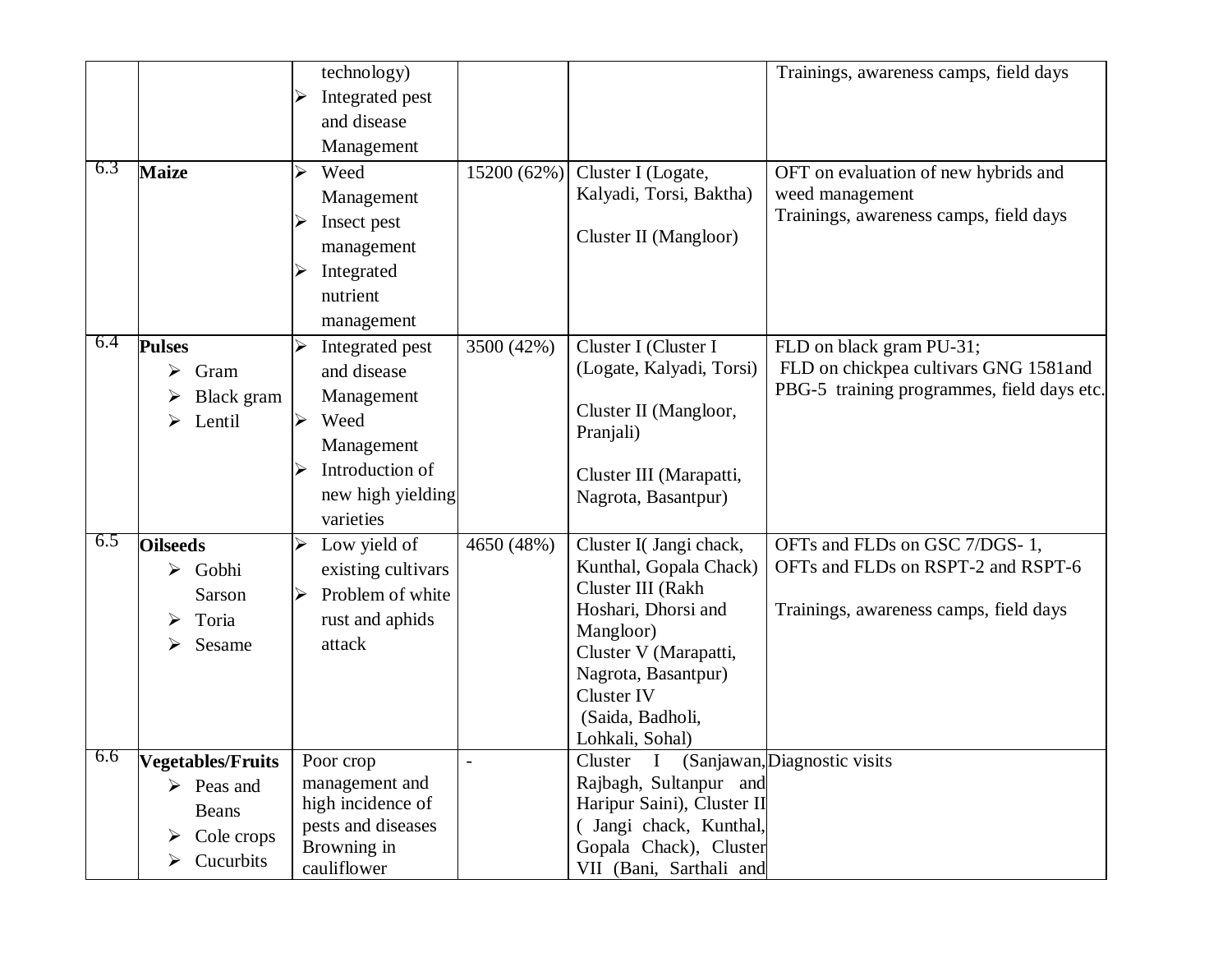|     | Okra<br>➤    | High cost of                               | Lowang)                                   |                                       |
|-----|--------------|--------------------------------------------|-------------------------------------------|---------------------------------------|
|     | Solaneceous  | cultivation,                               |                                           |                                       |
|     |              | injudicious use of                         |                                           |                                       |
|     |              | fertilizers                                |                                           |                                       |
|     |              | Incidence of snails<br>during rainy season |                                           |                                       |
|     |              | Incidence of fruit                         |                                           |                                       |
|     |              | flies in cucurbits.                        |                                           |                                       |
|     |              | yield<br>Low<br>of                         |                                           |                                       |
|     |              | existing<br>cultivars                      |                                           |                                       |
|     |              | of Okra                                    |                                           |                                       |
| 6.7 | Enterprises  | Management of                              | Cluster I (Sanjawan,<br>$\Box$            | Veterinary clinical Camps and Health  |
|     | Livestock    | dairy Cattle with                          | Rajbagh, Sultan pur and<br>Haripur Saini) | checkup camps<br>FLDs on UMMB         |
|     | Poultry      | emphasis on                                | Cluster II (Jangi chack,                  | Training and Demonstration on Button  |
|     | Mushroom     | Deworming &                                | Kunthal, Gopala Chack)                    | mushroom, Dhingri (Oyster); Awareness |
|     | Beekeeping   | vaccination                                | Cluster III (Chainpura,                   | camps, trainings                      |
|     | Value<br>➤   | schedule                                   | Rakh Hoshari, Dhorsi                      | Trainings and demonstrations          |
|     | addition     | Infertility in                             | and Mangloor)                             |                                       |
|     | Piggery<br>➤ | cattle                                     | Cluster IV (Saida,                        |                                       |
|     |              | Lack of                                    | Badholi, Lohkali, Sohal)                  |                                       |
|     |              | employment                                 |                                           |                                       |
|     |              | opportunities                              |                                           |                                       |
|     |              | Lack of technical                          |                                           |                                       |
|     |              | know how about                             |                                           |                                       |
|     |              | value addition of                          |                                           |                                       |
|     |              | locally available                          |                                           |                                       |
|     |              | fruits &                                   |                                           |                                       |
|     |              | vegetables,                                |                                           |                                       |
|     |              | Lack of                                    |                                           |                                       |
|     |              | entrepreneurial                            |                                           |                                       |
|     |              | activities among                           |                                           |                                       |
|     |              | farm women                                 |                                           |                                       |
| 6.8 | Agroforestry | Livelihood<br>⋗                            | Cluster I (Sanjawan,                      | FLDs on Seteriaand Napier grasses     |
|     |              | security<br>by                             | Rajbagh, Sultan pur and                   | Training programmes,                  |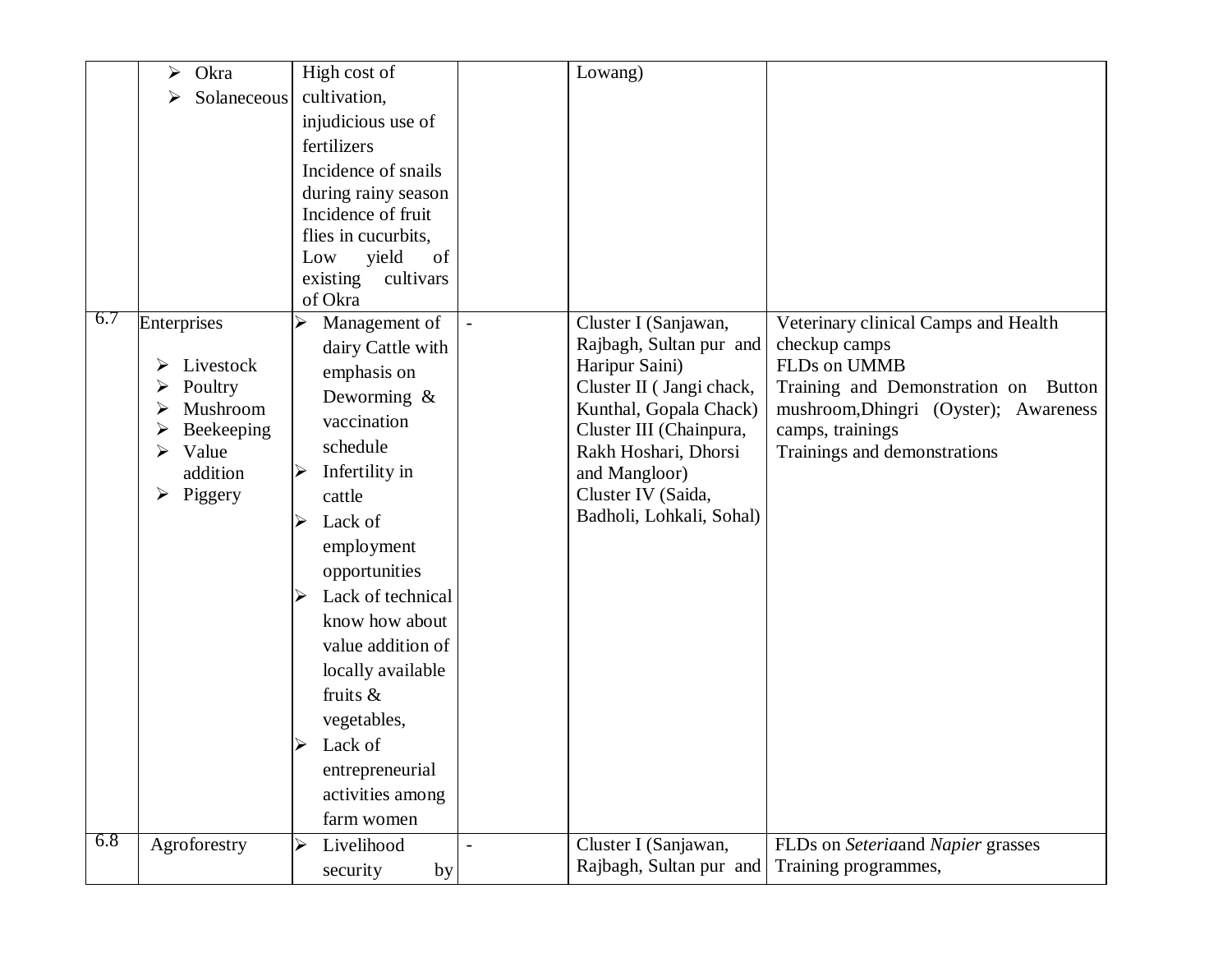| augmenting      | the    | Haripur Saini)           | Diagnostic visits |
|-----------------|--------|--------------------------|-------------------|
| farm            | income | Cluster II (Jangi chack, |                   |
| through         | farm   | Kunthal, Gopala Chack)   |                   |
| forestry,       | Agri-  |                          |                   |
| horticultural,  |        |                          |                   |
| Horti-pastoral, |        |                          |                   |
| Silvi-pastoral  |        |                          |                   |
| systems,        |        |                          |                   |
| medicinal       | $\&$   |                          |                   |
| aromatic plants |        |                          |                   |
| $(MAP's)$ etc.  |        |                          |                   |

\* Support with problem-cause and interventions diagram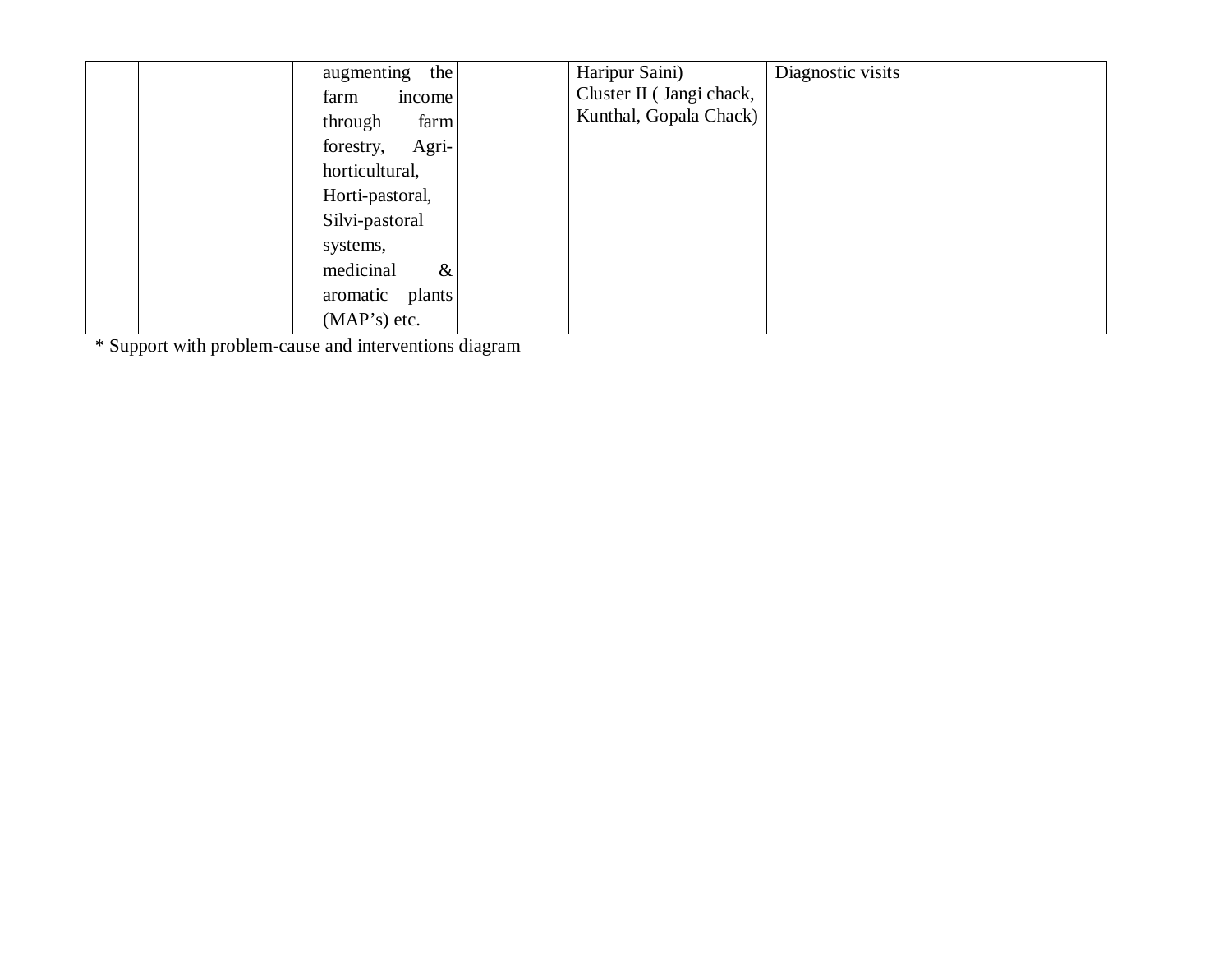|           |                                        |                                |                                                                                                                    |                                                                                                                                     | 7. Technology Assessment during 2019-20 |                                        |                     |                      |                                        |                                                              |                                    |                                                                                                    |
|-----------|----------------------------------------|--------------------------------|--------------------------------------------------------------------------------------------------------------------|-------------------------------------------------------------------------------------------------------------------------------------|-----------------------------------------|----------------------------------------|---------------------|----------------------|----------------------------------------|--------------------------------------------------------------|------------------------------------|----------------------------------------------------------------------------------------------------|
| S.<br>No. | <b>Cro</b><br>p/<br>ente<br>rpris<br>e | Prioriti<br>zed<br>proble<br>m | <b>Title of</b><br>interventi<br>on                                                                                | <b>Techno</b><br>logy<br>option<br>${\bf S}$                                                                                        | Source of<br>Technology                 | <b>Name</b><br>of<br>critical<br>input | Qty<br>per<br>trial | Cost<br>per<br>trial | No.<br><b>of</b><br>trial<br>${\bf S}$ | <b>Total</b><br>cost for<br>the<br>interven<br>tion<br>(Rs.) | <b>Parameters to</b><br>be studied | <b>Team members</b>                                                                                |
| 7.1       | Wheat Low                              | ity                            | Evaluation of $T_1$ :<br>productiv new wheat<br>varieties under Practice<br>hilly regions<br>of Kathua<br>district | Farmers<br>$(HS -$<br>(240)<br>$T 2$ :<br>HS-<br>490(REC<br><b>OMMEN</b><br>DED)<br>T 3:<br>HS-<br>507(INT<br><b>ERVENT</b><br>ION) | <b>ICAR-IARI</b>                        | Seed                                   | 100 kg              | 3500/                | 5                                      | 17500                                                        | Disease/pest<br>incidence $(\%)$   | Yield / Kg / ha. Dr. Vishal Mahajan<br>Dr. Berjesh Ajrawat                                         |
| 7.2       | Gobhi Low                              | ity                            | Economic<br>Sarson productiv evaluation of<br>Gobhi Sarson<br>varieties for<br>Kathua district                     | T 1:<br>$DGS-1$<br>(SKUAS<br>$T-J)$<br>$T2$ :<br>RSPN-<br>25<br>(SKUAS<br>$T-J$<br>$T3$ :<br>GSC-7                                  | <b>SKUAST-J</b><br>and PAU,<br>Ludhiana | Seed<br>and<br>Chemic<br>al            | 3 kg                | 700/                 | 5                                      | 3500                                                         | Disease/pest<br>incidence (%)      | Yield / Kg / ha. Dr. Vishal Mahajan<br>Dr. Saurav Gupta<br>Dr. Berjesh Ajrawat<br>Dr. Pawan Sharma |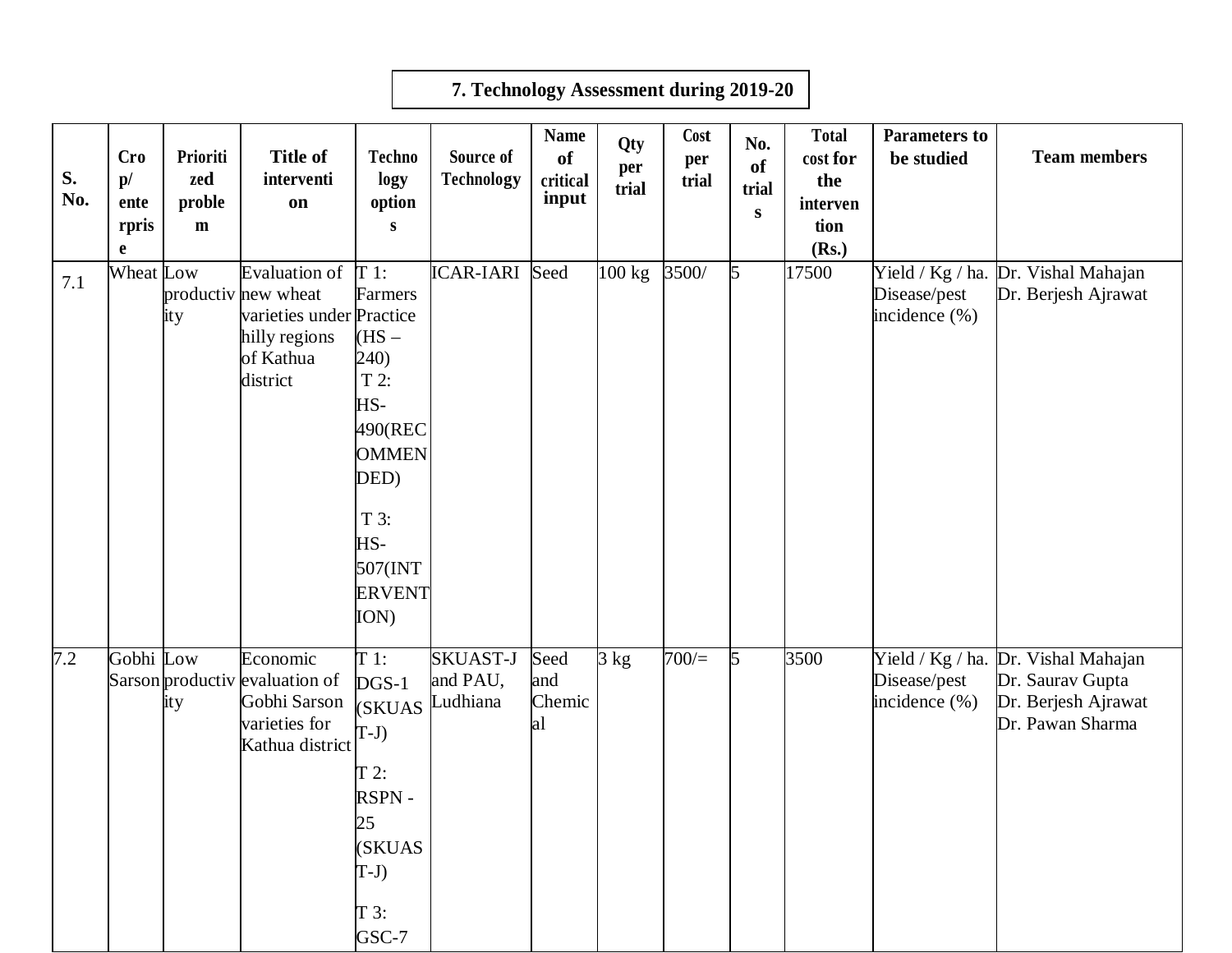|     |       |                         |                                                                                                                    | $(\overline{PAU})$                                                                                       |               |                             |           |      |            |      |                               |                                                                                |
|-----|-------|-------------------------|--------------------------------------------------------------------------------------------------------------------|----------------------------------------------------------------------------------------------------------|---------------|-----------------------------|-----------|------|------------|------|-------------------------------|--------------------------------------------------------------------------------|
| 7.3 | Toria | Low<br>productiv<br>ity | Comparative<br>assesem ent<br>of Toria<br>varieties of<br>SKUAST-J<br>in rainfed<br>areas of<br>district<br>Kathua | RSPT-1<br>$T 2$ :<br>RSPT-2<br>T 3:<br>RSPT-6                                                            | T 1: SKUAST-J | Seed<br>and<br>Chemic<br>al | $3$ Kg    | 700/ | $\sqrt{5}$ | 3500 | Disease/pest<br>incidence (%) | Yield / Kg / ha. Dr. Vishal Mahajan<br>Dr. Berjesh Ajrawat<br>Dr. Saurav Gupta |
| 7.4 | Pig   | Growth<br>rate          | Effect of<br>mineral<br>mixtures<br>supplementat<br>ion on<br>growth<br>performance<br>of pigs                     | $T1$ :<br>Farmers<br>Practice<br>$T$ 2:<br>Kitchen<br>waste<br><b>(RECOM</b><br><b>MENDE</b><br>D)       | SKUAST-J      | Maize<br>cobs               | 800 qtls. | 1500 | 05         | 7500 | Growth rate                   | Dr. Vijay Kumar<br>Sharma                                                      |
|     |       |                         |                                                                                                                    | T3:<br>Kitchen<br>waste<br>with<br>mineral<br>mixture<br>supple<br>mentati<br>on<br>(INTE<br><b>RVEN</b> |               |                             |           |      |            |      |                               |                                                                                |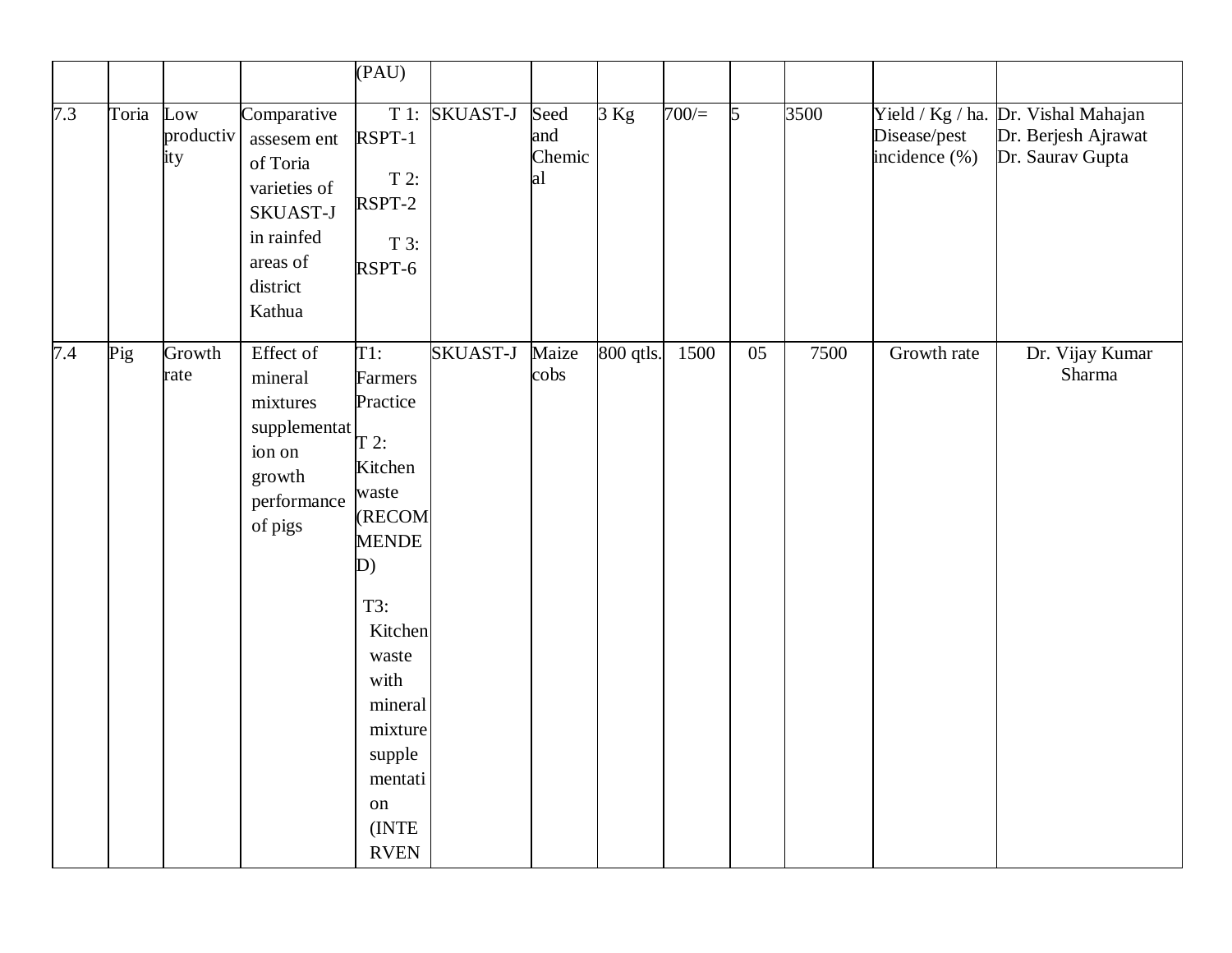|     |                                           |                                                                                                                                            | TION)                                                                                                                                                               |                 |                 |  |                 |                                                                              |
|-----|-------------------------------------------|--------------------------------------------------------------------------------------------------------------------------------------------|---------------------------------------------------------------------------------------------------------------------------------------------------------------------|-----------------|-----------------|--|-----------------|------------------------------------------------------------------------------|
| 7.5 | Paddy Imbalanc<br>e use of<br>fertilizers | Influence of $\Gamma$ 1<br>NPK on<br>yield of fine practice<br>rice cv.<br>Pusa-1121<br>under sub<br>tropical<br>conditions<br>ofJammu     | Farmers<br>T <sub>2</sub> 30 kg<br>N/ha: 20<br>kg<br>$P2O5/ha$ :<br>$10 \text{ kg}$<br>$K_2O/ha$<br>T3 60 kg<br>N/ha: 25<br>kg<br>$P2O5/ha$ :<br>15 kg<br>$K_2O/ha$ | SKUAST-J        | fertilizer      |  | $5\overline{)}$ | Yield / Kg / ha. Dr. B.C Sharma<br>Dr. Meenakshi Gupta<br>Dr. Vishal Mahajan |
| 7.6 | e use of<br>fertilizers                   | Paddy Imbalanc Influence of<br>NPK on yield Farmers<br>of fine rice cv. practice<br>SJR-129 under<br>sub tropical<br>condiions of<br>Jammu | T1<br>T <sub>2</sub> 30 kg<br>N/ha: 20<br>kg<br>$P2O5/ha$ :<br>10 kg<br>$K_2O/ha$<br>T3 60 kg<br>N/ha: 25<br>kg<br>$P2O5/ha$ :                                      | <b>SKUAST-J</b> | Fertilize<br>rs |  | 5               | Yield / Kg / ha. Dr. B.C Sharma<br>Dr. Neetu Sharma<br>Dr. Vishal Mahajan    |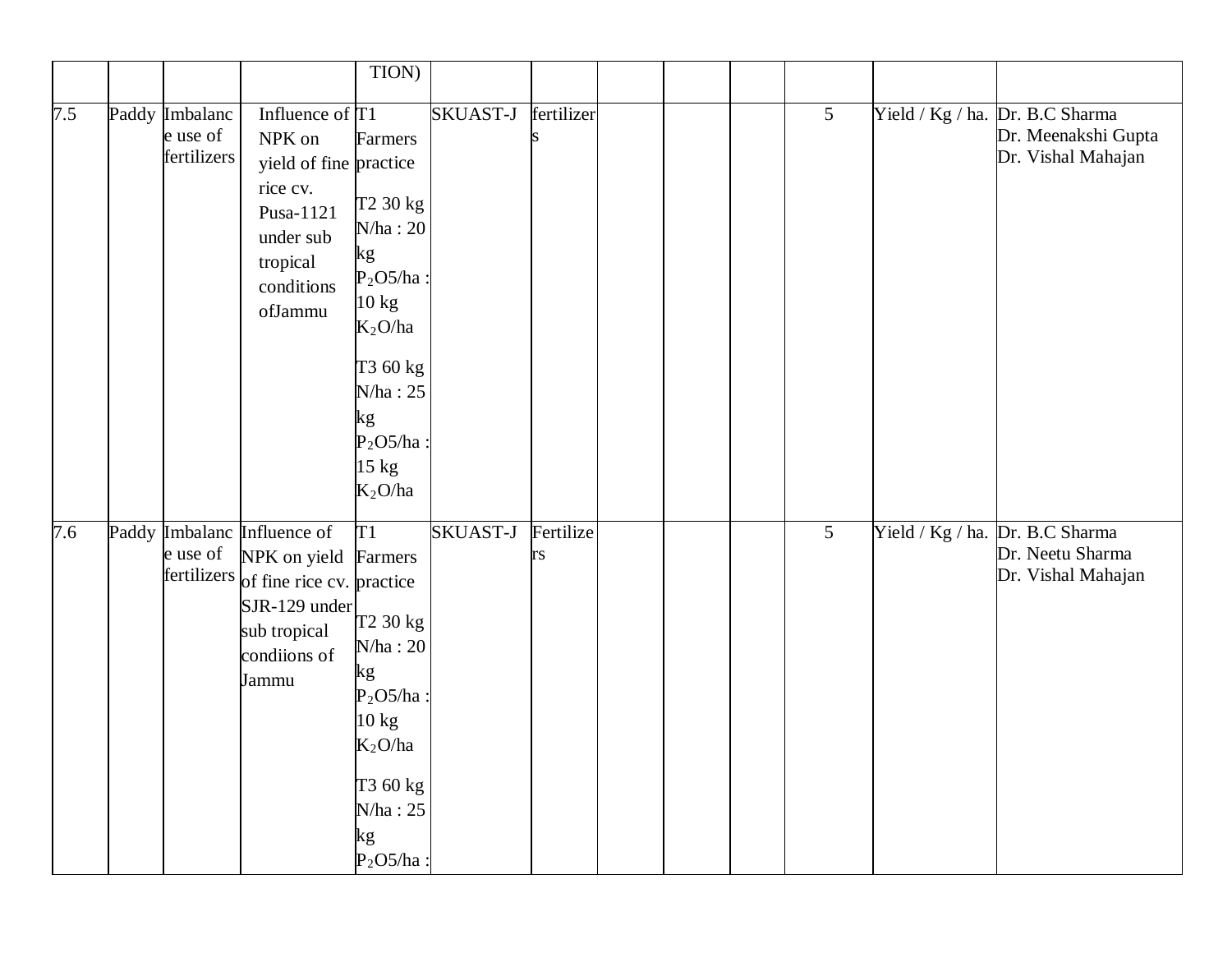|     |        |             |                                               | $\overline{15}$ kg<br>$K_2O/ha$ |                 |                    |         |                 |    |        |                                |                                      |
|-----|--------|-------------|-----------------------------------------------|---------------------------------|-----------------|--------------------|---------|-----------------|----|--------|--------------------------------|--------------------------------------|
|     |        |             |                                               |                                 |                 |                    |         |                 |    |        |                                |                                      |
| 7.7 | Cattle | yield of    | Low milk Effect of CT<br>enriched MNB Farmers | $T1$ :                          | SKUAST-J        | Multi-<br>nutrient | 200/per | $\overline{25}$ | 04 | 20,000 | Milk yield,<br>Lactation yield | Dr. Vijay Kumar<br>Sharma            |
|     |        | animals     | on milk yield<br>of cattle                    | Practice                        |                 | feed<br>block      |         |                 |    |        |                                |                                      |
|     |        |             |                                               | $T$ 2:<br>Multi-                |                 | Conden             |         |                 |    |        |                                |                                      |
|     |        |             |                                               | nutrient                        |                 | sed<br>tannins     |         |                 |    |        |                                |                                      |
|     |        |             |                                               | feed                            |                 | enriched           |         |                 |    |        |                                |                                      |
|     |        |             |                                               | $block +$<br>straw              |                 | feed               |         |                 |    |        |                                |                                      |
|     |        |             |                                               | (RECOM                          |                 |                    |         |                 |    |        |                                |                                      |
|     |        |             |                                               | <b>MENDE</b><br>D)              |                 |                    |         |                 |    |        |                                |                                      |
|     |        |             |                                               |                                 |                 |                    |         |                 |    |        |                                |                                      |
|     |        |             |                                               | T3:<br>Condense                 |                 |                    |         |                 |    |        |                                |                                      |
|     |        |             |                                               | d tannins                       |                 |                    |         |                 |    |        |                                |                                      |
|     |        |             |                                               | enriched<br>feed                |                 |                    |         |                 |    |        |                                |                                      |
|     |        |             |                                               | blocks                          |                 |                    |         |                 |    |        |                                |                                      |
|     |        |             |                                               | (INTER                          |                 |                    |         |                 |    |        |                                |                                      |
|     |        |             |                                               | <b>VENTIO</b><br>N)             |                 |                    |         |                 |    |        |                                |                                      |
| 7.8 |        |             | Paddy Imbalanc Effect of ZincT1               |                                 | <b>SKUAST-J</b> | fertilizer         |         |                 |    | 5      |                                | Yield / Kg / ha. Dr. Meenakshi Gupta |
|     |        | e use of    | ferti-                                        | Farmers                         |                 |                    |         |                 |    |        |                                | Dr. Vijay Khajuria                   |
|     |        | fertilizers | fortification on practice<br>yield            |                                 |                 |                    |         |                 |    |        |                                | Dr. Vishal Mahajan                   |
|     |        |             | and<br>quality                                | $_{\rm of}$ T2 20 kg            |                 |                    |         |                 |    |        |                                |                                      |
|     |        |             | basmati<br>$sub$ -<br>under                   | rice $ZnSO_4/h$                 |                 |                    |         |                 |    |        |                                |                                      |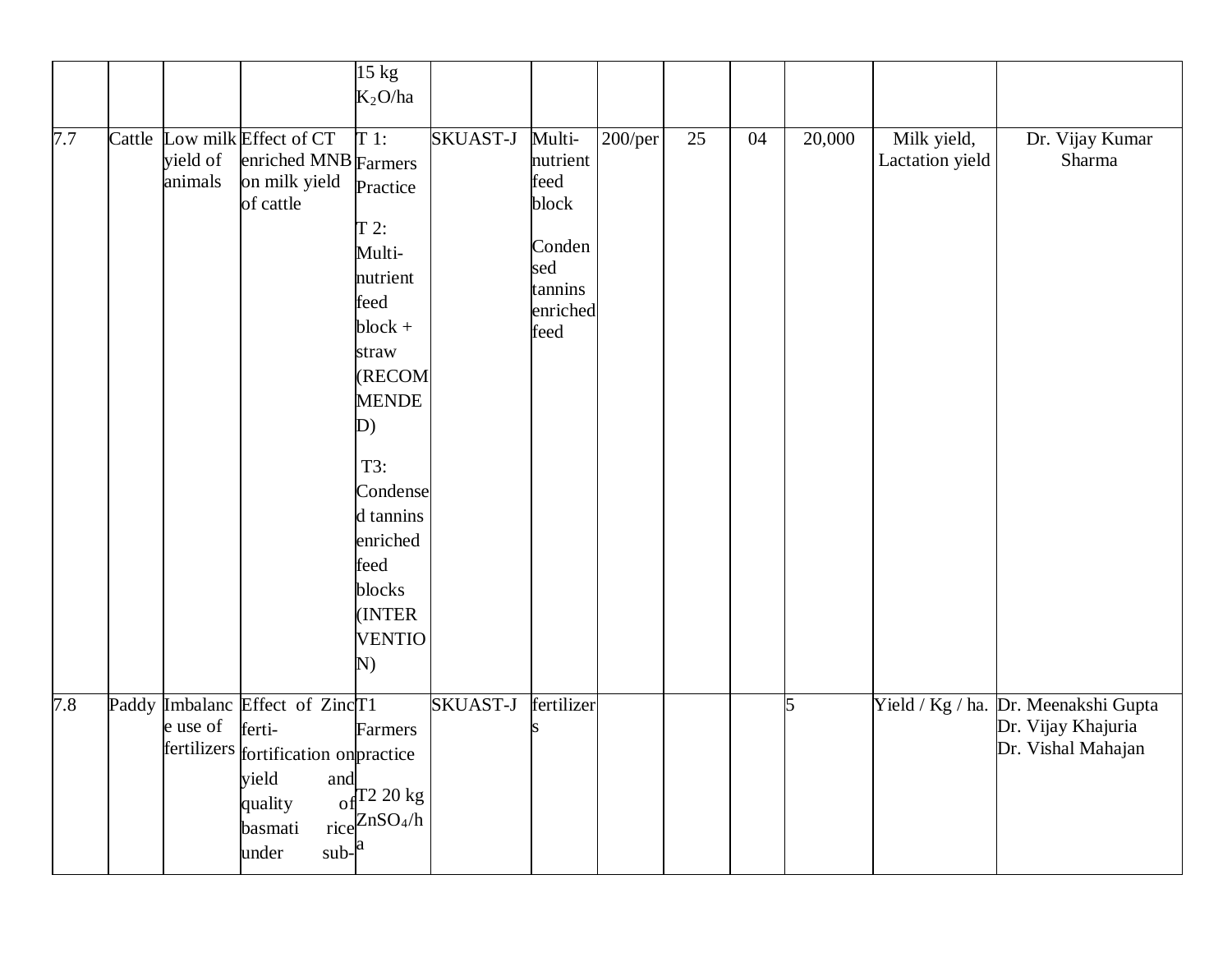|     |                  |                            | tropical<br>conditions<br>Jammu                                                     | T3 4%<br>ofzinc<br>coated<br>urea<br>through<br>ZnSO <sub>4</sub> .7<br>$H2O$ and<br>recomme<br>nded<br>doses of<br>$P_2O_5$ and<br>$K_2O$                                                        |                 |               |  |   |                                                                                                            |
|-----|------------------|----------------------------|-------------------------------------------------------------------------------------|---------------------------------------------------------------------------------------------------------------------------------------------------------------------------------------------------|-----------------|---------------|--|---|------------------------------------------------------------------------------------------------------------|
| 7.9 | <b>Black</b> Low | Gram yield due<br>to weeds | Effect of weed T1<br>management<br>practices on<br>yield of<br>summer black<br>gram | Farmers<br>practice<br>T <sub>2</sub><br>Pendimet<br>halin<br>1000<br>gm/ha<br>$(\text{pre} -$<br>emergenc<br>e)<br>T <sub>3</sub><br>Imazethy<br>pyr+Pend<br>imethalin<br>1000<br>gm/ha<br>(pre- | <b>SKUAST-J</b> | Herbici<br>de |  | 5 | Yield / Kg / ha. Dr. Amit Mahajan<br>Dr. Anil Kumar<br>Dr. B.R Bazaya<br>Dr. R.Punia<br>Dr. Vishal Mahajan |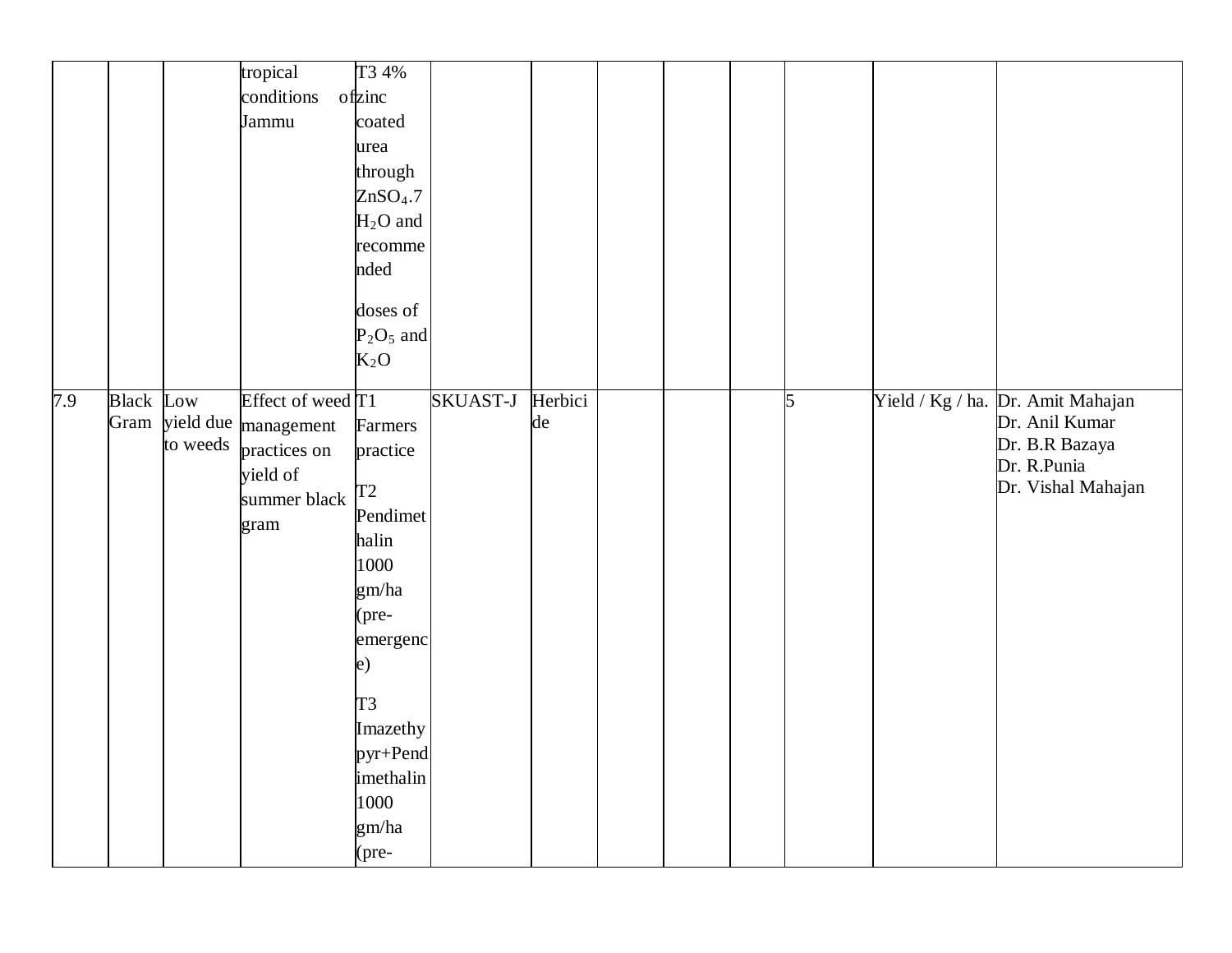|      |            |                                 | emergenc       |          |         |  |                 |                               |  |
|------|------------|---------------------------------|----------------|----------|---------|--|-----------------|-------------------------------|--|
|      |            |                                 | $\epsilon$     |          |         |  |                 |                               |  |
|      |            |                                 |                |          |         |  |                 |                               |  |
| 7.10 | Paddy Weed | Effect of                       | T1             | SKUAST-J | Herbici |  | $5\overline{)}$ | Yield / Kg / ha. Dr. R. Punia |  |
|      |            | problems different weed Farmers |                |          | de      |  |                 |                               |  |
|      |            | management                      | practice       |          |         |  |                 |                               |  |
|      |            | practices on                    |                |          |         |  |                 |                               |  |
|      |            | growth and                      | T2             |          |         |  |                 |                               |  |
|      |            | yield of direct                 | Anilopho       |          |         |  |                 |                               |  |
|      |            | seeded rice                     | $s+$           |          |         |  |                 |                               |  |
|      |            |                                 | Ethoxysu       |          |         |  |                 |                               |  |
|      |            |                                 | lfuron         |          |         |  |                 |                               |  |
|      |            |                                 | 375 g/ha       |          |         |  |                 |                               |  |
|      |            |                                 | $+15g/ha$      |          |         |  |                 |                               |  |
|      |            |                                 | at $15$        |          |         |  |                 |                               |  |
|      |            |                                 | <b>DAS</b>     |          |         |  |                 |                               |  |
|      |            |                                 |                |          |         |  |                 |                               |  |
|      |            |                                 | T <sub>3</sub> |          |         |  |                 |                               |  |
|      |            |                                 | Applicati      |          |         |  |                 |                               |  |
|      |            |                                 | on of          |          |         |  |                 |                               |  |
|      |            |                                 | pendimet       |          |         |  |                 |                               |  |
|      |            |                                 | halin 1kg      |          |         |  |                 |                               |  |
|      |            |                                 | ha (pre-       |          |         |  |                 |                               |  |
|      |            |                                 | emergenc       |          |         |  |                 |                               |  |
|      |            |                                 | $e)$ fb        |          |         |  |                 |                               |  |
|      |            |                                 | Bisyribac      |          |         |  |                 |                               |  |
|      |            |                                 | sodium         |          |         |  |                 |                               |  |
|      |            |                                 | 30g /ha at     |          |         |  |                 |                               |  |
|      |            |                                 | 25 DAS         |          |         |  |                 |                               |  |
|      |            |                                 | fb             |          |         |  |                 |                               |  |
|      |            |                                 | fenoxapr       |          |         |  |                 |                               |  |
|      |            |                                 | op-p-          |          |         |  |                 |                               |  |
|      |            |                                 | ethyl 60       |          |         |  |                 |                               |  |
|      |            |                                 | g/ha at 30     |          |         |  |                 |                               |  |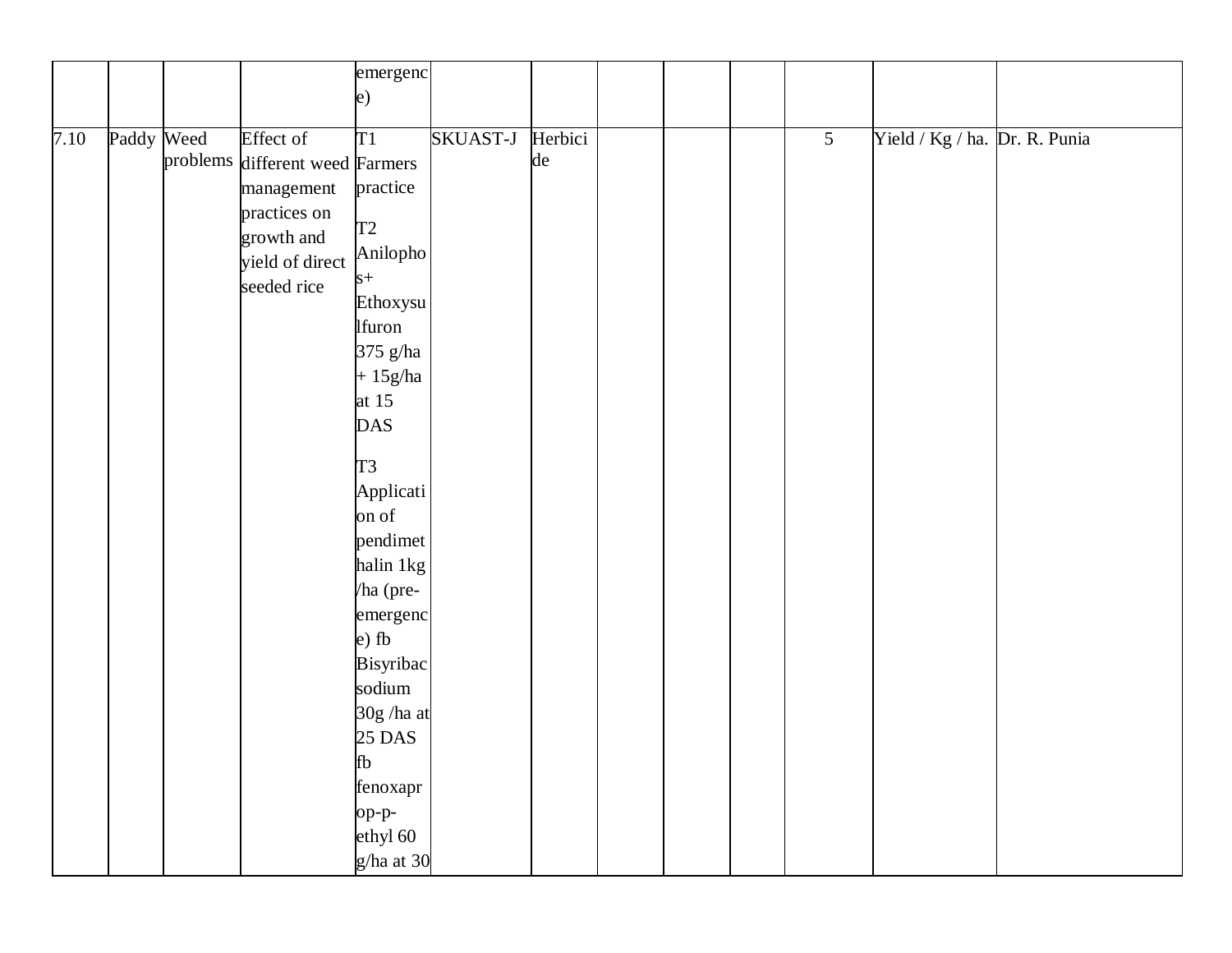|      |            |                                     |                                                                                                                                                                                                                 | <b>DAS</b>                                                                                                                                                              |                 |                |  |   |                                   |
|------|------------|-------------------------------------|-----------------------------------------------------------------------------------------------------------------------------------------------------------------------------------------------------------------|-------------------------------------------------------------------------------------------------------------------------------------------------------------------------|-----------------|----------------|--|---|-----------------------------------|
| 7.11 | Paddy Weed | problems                            | <b>Effect</b> of<br>bispyribac and Farmers<br>cyhalofop-<br>$butyl+2,4D$<br>herbicides for<br>broad<br>spectrum weed $\vert s^+ \vert$<br>management<br>in direct<br>seeded basmati <sup>375</sup> g/ha<br>rice | T1<br>practice<br>T <sub>2</sub><br>Anilopho<br>Ethoxysu<br><b>Ifuron</b><br>$+15g/ha$<br>at $15$<br><b>DAS</b><br>T3<br>bispyriba<br>c 30g/ha<br>at $30$<br><b>DAS</b> | <b>SKUAST-J</b> | Herbici<br>de  |  | 5 | Yield / Kg / ha. Dr. Neetu Sharma |
| 7.12 | Flora      | of<br>s weeds<br>in fallow<br>lands | Weed Problems Evaluation of T1: FYM SKUAST-J<br>weed flora<br>Obnoxiou biomass for<br>vermicomposti <sup>T2</sup> Weed<br>ng                                                                                    | alone<br>biomass+<br>FYM in<br>1: 2 ratio                                                                                                                               |                 | <b>Biomass</b> |  | 5 | Dr. B.R Bajaya                    |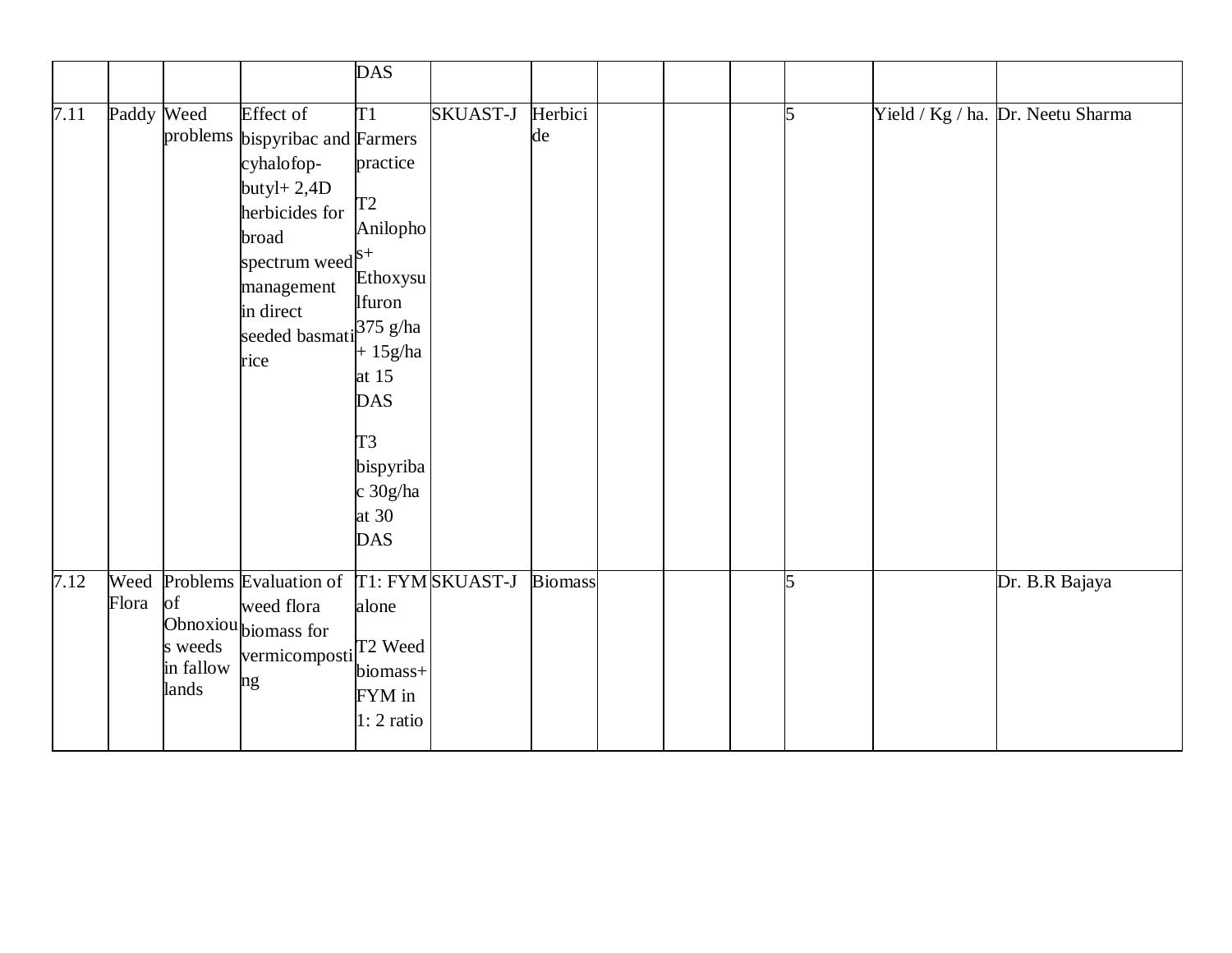#### **8. Technology Refinement during 2019 -20**

| S.<br>No. | <b>Cro</b><br>$\mathbf{p}/$<br>ente<br>$\mathbf r$<br>prise | Prioritized<br>problem | <b>Title</b><br>of<br>interve<br>ntion | Techno<br>logy<br>options | Source<br><sub>of</sub><br><b>Technol</b><br>ogy | <b>Name</b><br>of<br>critical<br>input | Qty<br>per<br>trial | Cost<br>per<br>trial | No.<br><b>of</b><br>trials | <b>Total</b><br>cost for<br>the<br>interven<br>tion<br>(Rs.) | Parameters to be<br>studied | <b>Team members</b> |
|-----------|-------------------------------------------------------------|------------------------|----------------------------------------|---------------------------|--------------------------------------------------|----------------------------------------|---------------------|----------------------|----------------------------|--------------------------------------------------------------|-----------------------------|---------------------|
|           |                                                             |                        |                                        |                           |                                                  |                                        |                     |                      |                            |                                                              |                             |                     |
|           |                                                             |                        |                                        |                           |                                                  |                                        |                     |                      |                            |                                                              |                             |                     |
|           |                                                             |                        |                                        |                           |                                                  |                                        |                     |                      |                            |                                                              |                             |                     |
|           |                                                             |                        |                                        |                           |                                                  |                                        |                     |                      |                            |                                                              |                             |                     |
|           |                                                             |                        |                                        |                           |                                                  |                                        |                     |                      |                            |                                                              |                             |                     |
|           |                                                             |                        |                                        |                           |                                                  |                                        |                     |                      |                            |                                                              |                             |                     |
|           |                                                             |                        |                                        |                           |                                                  |                                        |                     |                      |                            |                                                              |                             |                     |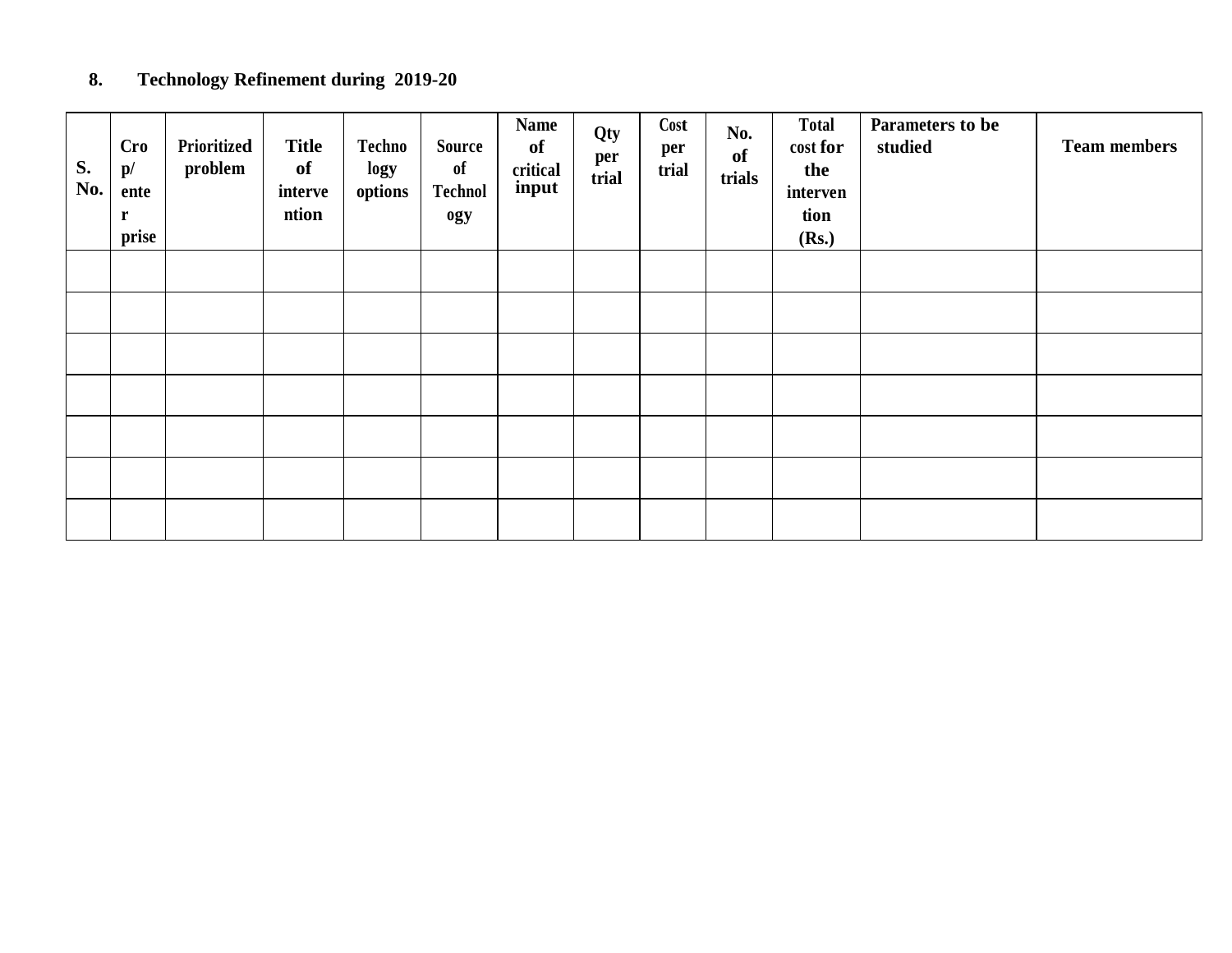## **9. Frontline Demonstrations during 2019-20**

| S.             | <b>Category</b>    | Crop   | Prio                    | <b>Technol</b>    | <b>Spec</b>           | <b>Na</b>   | <b>Sourc</b>           | <b>Name</b>    | Qty         | Cost      | No. of | <b>Total</b> | <b>Parameters</b> | <b>Team members</b>                     |
|----------------|--------------------|--------|-------------------------|-------------------|-----------------------|-------------|------------------------|----------------|-------------|-----------|--------|--------------|-------------------|-----------------------------------------|
| N <sub>0</sub> |                    |        | $\mathbf{i}$            | o gy to           | <i>i</i> fy           | m e         | e of                   | <b>of</b>      | per         | per       | Demo   | cost for     | to be             |                                         |
|                |                    | enter  | tize                    | be                | <b>Hyb</b>            | <b>of</b>   | <b>Techn</b>           | critical       | Dem         | Demo      |        | the          | studied           |                                         |
|                |                    | prise  | d                       | demons            | ri d                  | the         | ol ogy                 | input          | $\mathbf 0$ |           |        | Demo         |                   |                                         |
|                |                    |        | pro                     | tr ated           | or                    | <b>Hyb</b>  |                        |                |             |           |        | (Rs.)        |                   |                                         |
|                |                    |        | bl                      |                   | Var                   | ri d        |                        |                |             |           |        |              |                   |                                         |
|                |                    |        | em                      |                   | ie                    | or          |                        |                |             |           |        |              |                   |                                         |
|                |                    |        |                         |                   | ty                    | <b>Var</b>  |                        |                |             |           |        |              |                   |                                         |
|                |                    |        |                         |                   |                       | ie          |                        |                |             |           |        |              |                   |                                         |
|                |                    |        |                         |                   |                       | ty          |                        |                |             |           |        |              |                   |                                         |
| 9.1            | Cereals            | Wheat  | Low                     | Varietal          | Variet <sub>HD-</sub> |             | <b>ICAR-</b>           | Seed and 40 Kg |             | 1200/     | 75     | 90000/       |                   | Yield Kg/ha. Dr. Vishal Mahajan         |
|                |                    |        |                         | produ Demonstry   |                       | 3086        | <b>IARI</b>            | Fungicid       |             |           |        |              |                   | Dr. Pawan Kumar                         |
|                |                    |        | ctivity ation           |                   |                       | WH-         | and                    |                |             |           |        |              |                   | Sharma                                  |
|                |                    |        |                         |                   |                       | 1105        | <b>SKUAS</b>           |                |             |           |        |              |                   | Dr. Anamika                             |
|                |                    |        |                         |                   |                       | HD-<br>3059 | $T-J$                  |                |             |           |        |              |                   | Jamwal                                  |
|                |                    |        |                         |                   |                       | <b>JAU</b>  |                        |                |             |           |        |              |                   | Dr. Berjesh Ajrawat<br>Dr. Saurav Gupta |
|                |                    |        |                         |                   |                       | $W -$       |                        |                |             |           |        |              |                   |                                         |
|                |                    |        |                         |                   |                       | 584         |                        |                |             |           |        |              |                   |                                         |
|                |                    |        |                         |                   |                       | and         |                        |                |             |           |        |              |                   |                                         |
|                |                    |        |                         |                   |                       | <b>JAU</b>  |                        |                |             |           |        |              |                   |                                         |
|                |                    |        |                         |                   |                       | W-          |                        |                |             |           |        |              |                   |                                         |
|                |                    |        |                         |                   |                       | 592         |                        |                |             |           |        |              |                   |                                         |
|                |                    | Paddy  | Low                     | Varietal          | Variet <sub>P-</sub>  |             | <b>ICAR-</b>           | Seed and 10Kg  |             | $1000/$ = | 50     | $50000 =$    | Yield Kg/ha.      |                                         |
|                |                    |        |                         | produ Demonstry   |                       | 1509        | <b>IARI</b>            | Fungicid       |             |           |        |              |                   |                                         |
|                |                    |        | ctivity ation           |                   |                       | SJR-        | and                    |                |             |           |        |              |                   |                                         |
|                |                    |        |                         |                   |                       | 129         | <b>SKUAS</b>           |                |             |           |        |              |                   |                                         |
|                |                    |        |                         |                   |                       |             | $T-J$                  |                |             |           |        |              |                   |                                         |
|                |                    | Maize  | Low                     | Varietal          | Hybri PMH-PAU,        |             |                        | Seed           | $4$ Kg      | 800/      | 40     | $32000 =$    | Yield Kg/ha.      |                                         |
|                |                    |        |                         | produ Demonstrds  |                       |             | Ludhian                |                |             |           |        |              |                   |                                         |
|                |                    |        | ctivity ation           |                   |                       |             |                        |                |             |           |        |              |                   |                                         |
|                | 9.2 Oilseeds Gobhi |        | $_{\operatorname{Low}}$ | Varietal          |                       |             | Variet DGS- SKUAS Seed |                | $2$ Kg      | 300/      | 30     | 9000/        |                   | Yield Kg/ha. Dr. Vishal Mahajan         |
|                |                    | Sarson |                         | produ Demonstry   |                       |             | T-J and                |                |             |           |        |              |                   | Dr. Berjesh Ajrawat                     |
|                |                    |        |                         | ctivity ation and |                       | GSC-PAU,    |                        |                |             |           |        |              |                   | Dr. Pawan Kumar                         |
|                |                    |        |                         | <b>IPM</b>        |                       |             | Ludhian                |                |             |           |        |              |                   | Sharma                                  |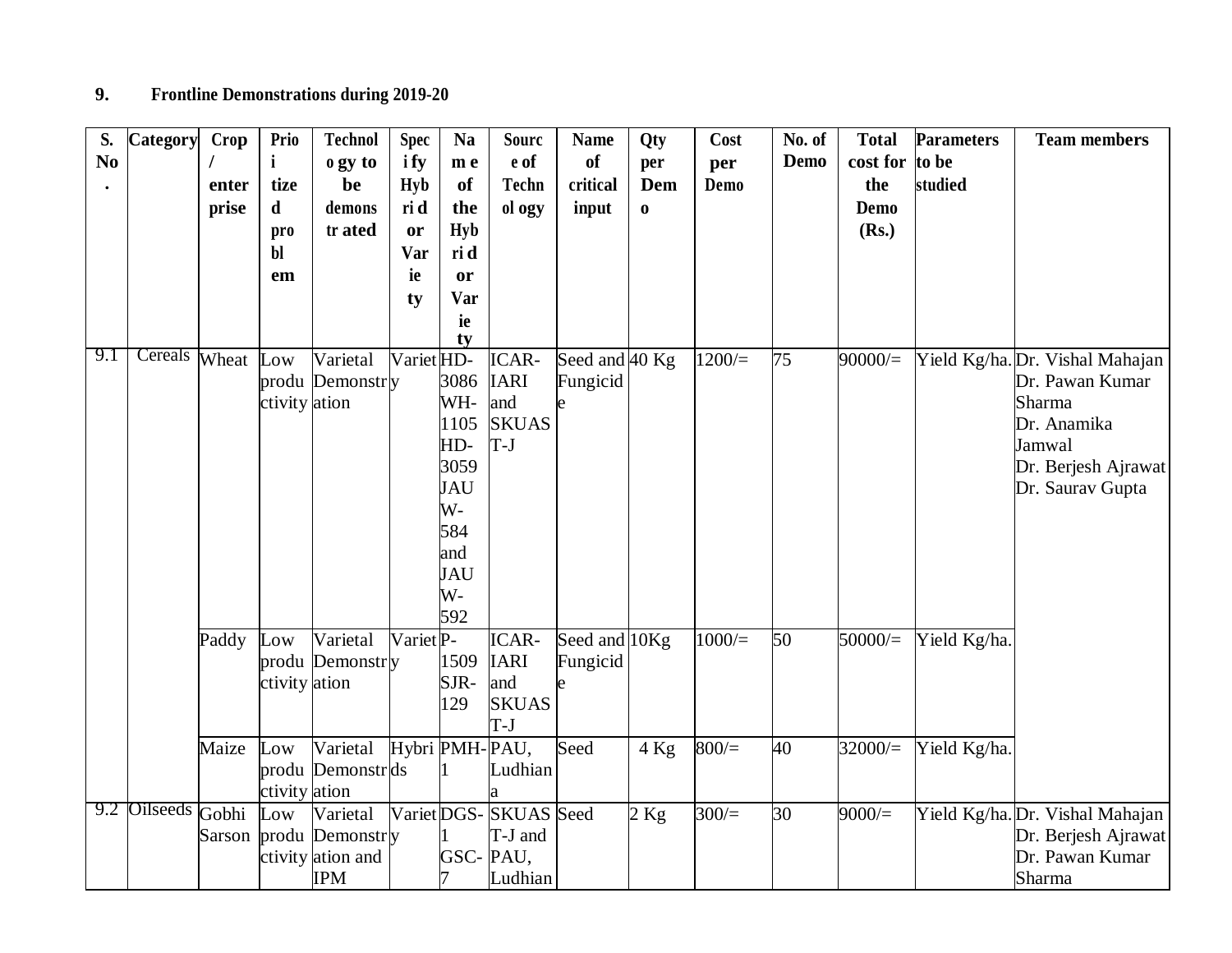|     |                           |              |       |                                 |                        |                |                         |                     |        |      |     |           |             | Dr. Saurav Gupta               |
|-----|---------------------------|--------------|-------|---------------------------------|------------------------|----------------|-------------------------|---------------------|--------|------|-----|-----------|-------------|--------------------------------|
|     |                           | Toria        | Low   | Varietal                        |                        |                | Variet RSPT SKUAS Seed  |                     | $2$ Kg | 300/ | 30  | 9000/     | Yield Kg/ha |                                |
|     |                           |              |       | produ Demonstry                 |                        | $-2$ and $T-J$ |                         |                     |        |      |     |           |             |                                |
|     |                           |              |       | ctivity ation and               |                        | <b>RSPT</b>    |                         |                     |        |      |     |           |             |                                |
|     |                           |              |       | <b>IPM</b>                      |                        | -6             |                         |                     |        |      |     |           |             |                                |
|     |                           | Sesame Low   |       | Varietal                        | Variet <sub>PB-5</sub> |                | PAU,                    | Seed                | $2$ Kg | 200/ | 30  | 6000/     | Yield Kg/ha |                                |
|     |                           |              |       | produ Demonstry                 |                        |                | Ludhian                 |                     |        |      |     |           |             |                                |
|     |                           |              |       | ctivity ation and<br><b>IPM</b> |                        |                |                         |                     |        |      |     |           |             |                                |
| 9.3 | Pulses                    | Gram         |       | Varietal                        | Variet PBG-            |                | PAU,                    | Seed and $5$ Kg     |        | 600/ | 40  | $24000 =$ |             | Yield Kg/ha Dr. Vishal Mahajan |
|     |                           |              |       | Demonstry                       |                        | 5              | Ludhian traps           |                     |        |      |     |           |             | Dr. Anamika                    |
|     |                           |              |       | ation and                       |                        |                |                         |                     |        |      |     |           |             | Jamwal                         |
|     |                           |              |       | <b>IPM</b>                      |                        |                |                         |                     |        |      |     |           |             | Dr. Pawan Kumar                |
|     |                           |              |       |                                 |                        |                |                         |                     |        |      |     |           |             | Sharma                         |
|     |                           |              |       |                                 |                        |                |                         |                     |        |      |     |           |             | Dr. Saurav Gupta               |
|     |                           |              |       |                                 |                        |                |                         |                     |        |      |     |           |             | Dr. Berjesh Ajrawat            |
|     |                           | <b>Black</b> |       | Varietal                        | Variet <sub>PU-</sub>  |                |                         | SKUAS Seed and 5 Kg |        | 600/ | 40  | $24000 =$ |             | Yield Kg/ha Dr. Vishal Mahajan |
|     |                           | Gram         |       | Demonstry                       |                        | 31             | $T-J$                   | traps               |        |      |     |           |             | Dr. Berjesh Ajrawat            |
|     |                           |              |       | ation and                       |                        |                |                         |                     |        |      |     |           |             |                                |
|     |                           |              |       | <b>IPM</b>                      |                        |                |                         |                     |        |      |     |           |             |                                |
| 9.4 | Horticu Okra              |              |       | Varietal                        |                        |                | Variet Varsh SKUAS Seed |                     | $5$ Kg | 500/ | 20  | $10000/=$ |             | Yield Kg/ha Dr. Vishal Mahajan |
|     | lture                     |              |       | demonstr y                      |                        | a              | $T-J$                   |                     |        |      |     |           |             | Dr. Berjesh Ajrawat            |
|     |                           |              |       | ation                           |                        | Uphar          |                         |                     |        |      |     |           |             | Dr. Pawan Kumar                |
|     | Vegeta<br>bles            |              |       |                                 |                        | Selly          |                         |                     |        |      |     |           |             | Sharma                         |
|     | crops                     |              |       |                                 |                        | specia         |                         |                     |        |      |     |           |             | Dr. Anamika                    |
|     |                           |              |       |                                 |                        |                |                         |                     |        |      |     |           |             | Jamwal                         |
|     |                           |              |       |                                 |                        |                |                         |                     |        |      |     |           |             | Dr. Vijay Kumar                |
|     |                           |              |       |                                 |                        |                |                         |                     |        |      |     |           |             | <b>Sharma</b>                  |
|     |                           |              |       |                                 |                        |                |                         |                     |        |      |     |           |             | Dr. Saurav Gupta               |
| 9.5 | Livesto Cattles Low<br>ck |              |       | Low cost UMMUMMSKUAS UMMB       |                        |                |                         |                     | 5 Nos  | 250/ | 200 | 50000/    | $L$ /animal | Dr. Vishal Mahajan             |
|     |                           |              | milk  | feeding                         | B                      | В              | $T-J$                   | <b>Bricks</b>       |        |      |     |           |             | Dr. Vijay Kumar                |
|     |                           |              | produ | material                        |                        |                |                         |                     |        |      |     |           |             | Sharma                         |
|     |                           |              | ction |                                 |                        |                |                         |                     |        |      |     |           |             |                                |
|     |                           |              |       |                                 |                        |                |                         |                     |        |      |     |           |             |                                |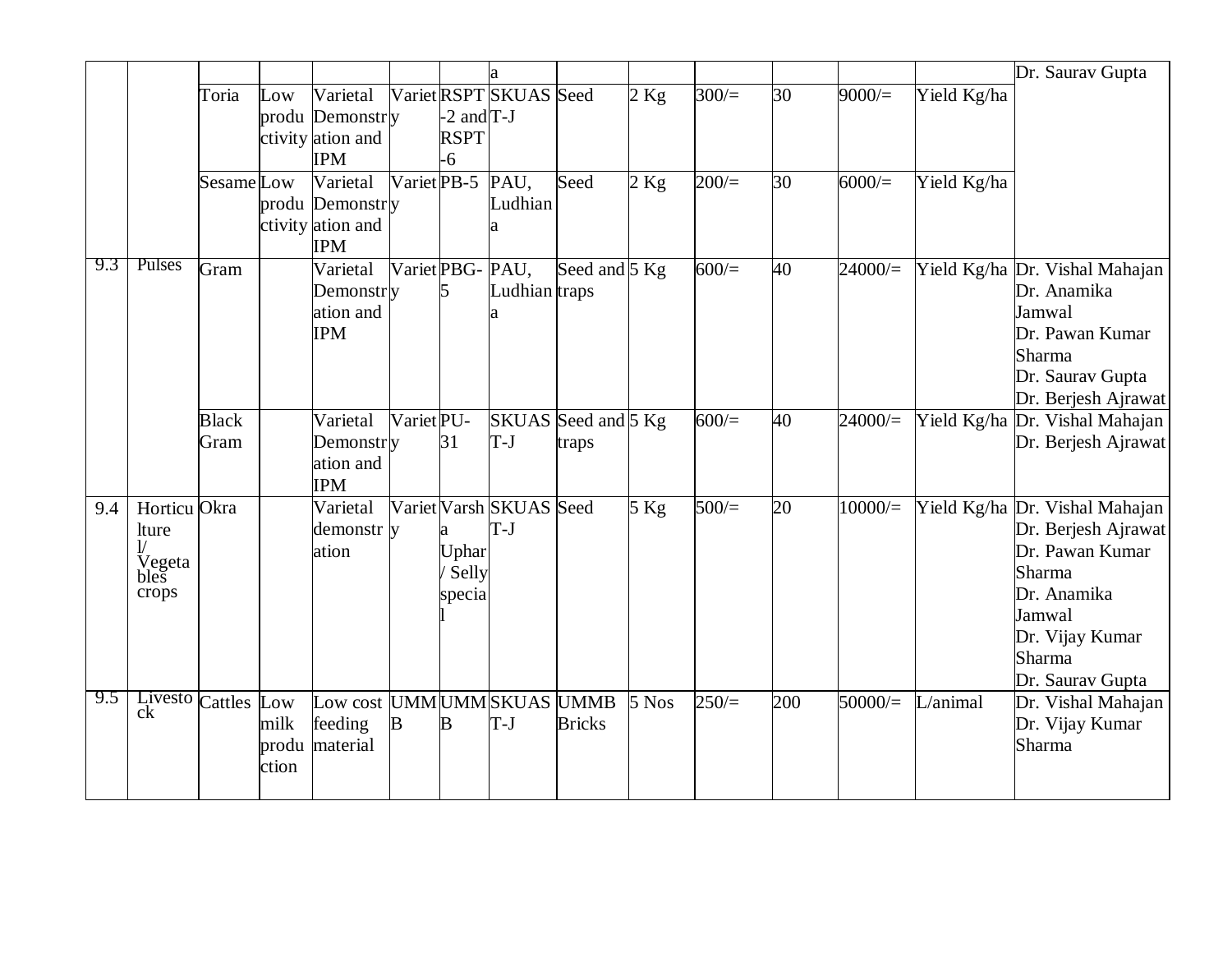## **10 Training for Farmers/FarmWomen during 2019-20**

| S.<br>N <sub>0</sub> | <b>Thematic</b><br>area               | Crop /<br><b>Enterprise</b>                        | <b>Major</b><br>problem                                          | <b>Linked field</b><br>intervention<br>(Assessment/Refineme<br>$nt/FLD)*$ | <b>Training</b><br>Course<br>Title**                           | No. of<br><b>Courses</b> | <b>Expected</b><br>No. of<br>participants | Namesof the<br>team<br>members<br>involved                         |  |
|----------------------|---------------------------------------|----------------------------------------------------|------------------------------------------------------------------|---------------------------------------------------------------------------|----------------------------------------------------------------|--------------------------|-------------------------------------------|--------------------------------------------------------------------|--|
| 10.1                 | Crop<br>Production                    | Maize                                              | Low<br>Productivity<br>due to lack of<br>scientific<br>practices | <b>FLDs</b>                                                               | Maize production<br>technology                                 | $\mathbf{1}$             | 40                                        | Dr. Berjesh<br>Ajrawat<br>Dr. Pawan<br>Kumar Sharma<br>Dr. Anamika |  |
|                      |                                       | Rice                                               | Low<br>Productivity<br>due to lack of<br>scientific<br>practices | FLDs and OFTs                                                             | <b>Integrated Crop</b><br>management in Rice                   | $\mathbf{1}$             | 40                                        | Jamwal<br>Dr. Vishal<br>Mahajan<br>Dr. Saurav<br>Gupta             |  |
|                      |                                       | <b>Black Gram,</b><br>green gram<br>and<br>Sesamum | Low<br>Productivity<br>due to lack of<br>scientific<br>practices | <b>FLDs</b>                                                               | Production Technology<br>for Kharif pulses and oil<br>seeds    | $\mathbf{1}$             | 40                                        |                                                                    |  |
|                      |                                       | Wheat                                              | Low<br>Productivity<br>due to lack of<br>scientific<br>practices | FLDs and OFTs                                                             | <b>Wheat Production</b><br>Technology                          | $\mathbf{1}$             | 40                                        |                                                                    |  |
| 10.2                 | Horticulture Litchi and<br>Production | Mango                                              |                                                                  | <b>FLDs</b>                                                               | Care and Management of<br>newly established<br>orchards        | $\mathbf{1}$             | 40                                        | Dr. Berjesh<br>Ajrawat<br>Dr. Pawan                                |  |
|                      |                                       | Marigold and<br>Gladiolus                          |                                                                  | <b>FLDs</b>                                                               | Scientific management of<br>marigold and gladiolus             | $\mathbf{1}$             | 40                                        | Kumar Sharma<br>Dr. Anamika                                        |  |
|                      |                                       | Cucurbits                                          |                                                                  | <b>FLDs</b>                                                               | Nursery raising<br>techniques of rabi and<br>kharif vegetables | $\mathbf{1}$             | 40                                        | Jamwal<br>Dr. Vishal<br>Mahajan                                    |  |
|                      |                                       | Fruits                                             |                                                                  | <b>Trainings</b>                                                          | Canopy management in<br>fruit trees.                           | $\mathbf{1}$             | 40                                        | Dr. Saurav<br>Gupta                                                |  |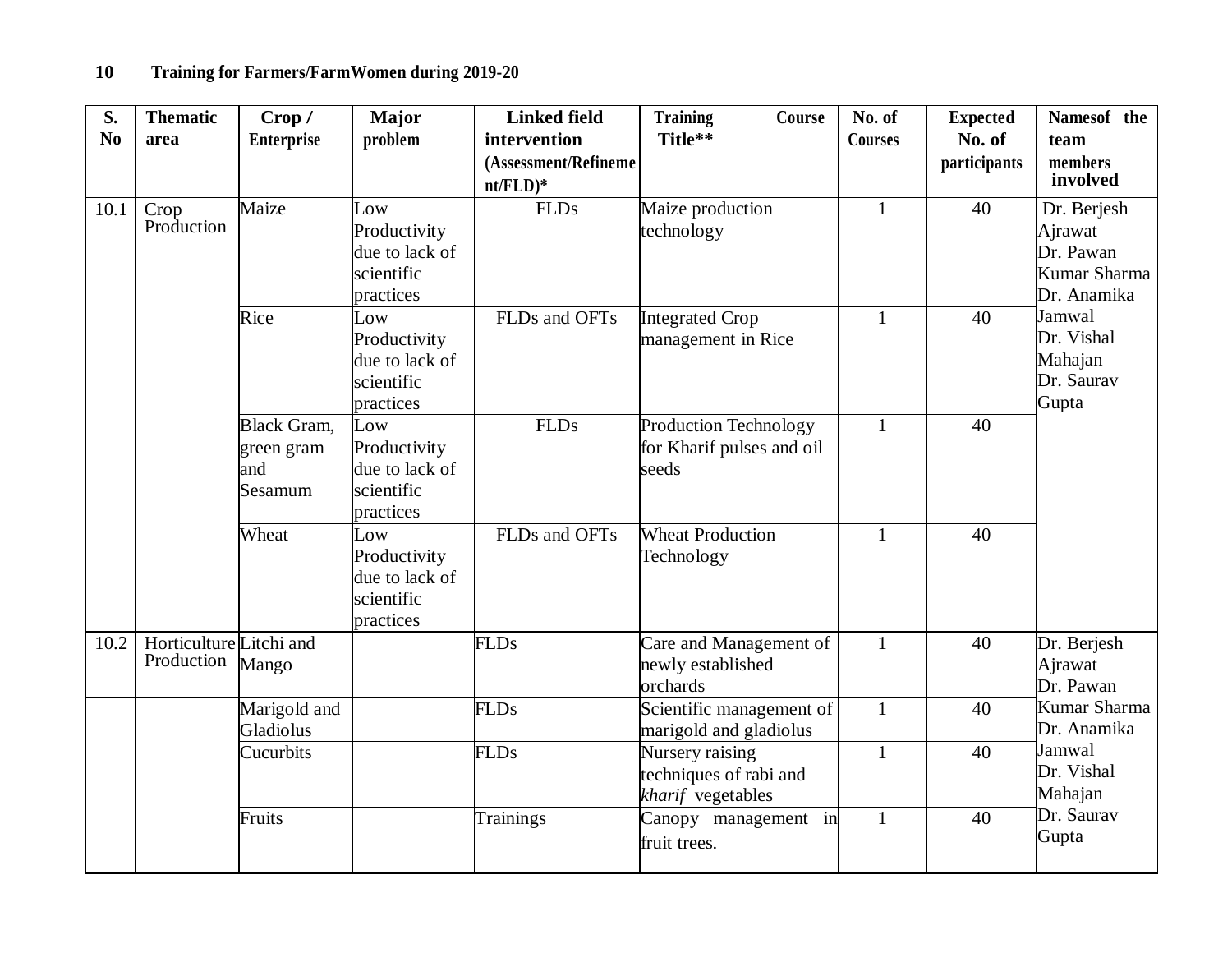| 10.3 | Livestock<br>Production | Cattle                                                   | Low milk<br>productivity<br>and lack of<br>scientific<br>practices     | Trainings and OFTs                                    | Awareness on vaccination<br>in animals                                                    | $\overline{2}$ | 80 | Dr. Vijay<br>Kumar Sharma<br>and Dr. Berjesh<br>Ajrawat |
|------|-------------------------|----------------------------------------------------------|------------------------------------------------------------------------|-------------------------------------------------------|-------------------------------------------------------------------------------------------|----------------|----|---------------------------------------------------------|
|      |                         | Cattle                                                   | Low milk<br>productivity<br>and lack of<br>scientific<br>practices     | <b>Trainings</b><br>Demonstrations and<br><b>OFTs</b> | Infertility management in<br>animals                                                      | $\mathbf{1}$   | 40 |                                                         |
|      |                         | Sheep and<br>Goat                                        | Low milk<br>productivity<br>and lack of<br>scientific<br>practices     | <b>Trainings</b><br>Demonstrations and<br><b>OFTs</b> | Scientific feeding,<br>breeding and management<br>of small ruminants (sheep<br>$\&$ goat) | $\mathbf{1}$   | 40 |                                                         |
|      |                         | Cattle                                                   | Low milk<br>productivity<br>and lack of<br>scientific<br>practices     | <b>Trainings</b><br>Demonstrations and<br><b>OFTs</b> | Dietary management of<br>dairy animals                                                    | $\mathbf{1}$   | 40 |                                                         |
| 10.4 | Plant<br>Protection     | <b>Cereal Crops</b><br>like wheat,<br>Paddy and<br>maize | Loss of grains<br>due to storage<br>pests                              | Trainings and<br>Demonstrations                       | Safe storage of grains                                                                    | $\mathbf{1}$   | 40 | Dr. Anamika<br>Jamwal<br>Dr Saurav<br>Gupta             |
|      |                         | Paddy and<br>Maize                                       | Low<br>Productivity<br>due to lack of<br><b>IPM</b> practices          | Trainings and<br>Demonstrations                       | IPM practices in kharif<br>crops                                                          | $\overline{2}$ | 80 |                                                         |
|      |                         | sarson and<br>Gram                                       | Wheat, Gobhi More incidence Trainings and<br>of seed borne<br>diseases | Demonstrations                                        | Management of diseases<br>in Rabi crops through<br>seed treatment                         | $\overline{2}$ | 80 |                                                         |
|      |                         | Cucurbits                                                | More incidence Trainings and                                           | of insects pests Demonstrations                       | IPM package for winter<br>vegetables                                                      | $\mathbf{1}$   | 40 |                                                         |
|      |                         | Guava                                                    | More incidence Trainings and                                           | of insects pests Demonstrations                       | Management of Insects,<br>Pest & Diseases in fruit<br>crops                               | $\mathbf{1}$   | 40 |                                                         |
|      |                         | Wheat                                                    | Incidence of<br>yellow rust                                            | Trainings and<br>Demonstrations                       | Management of wheat<br>diseases with special                                              | $\overline{2}$ | 80 |                                                         |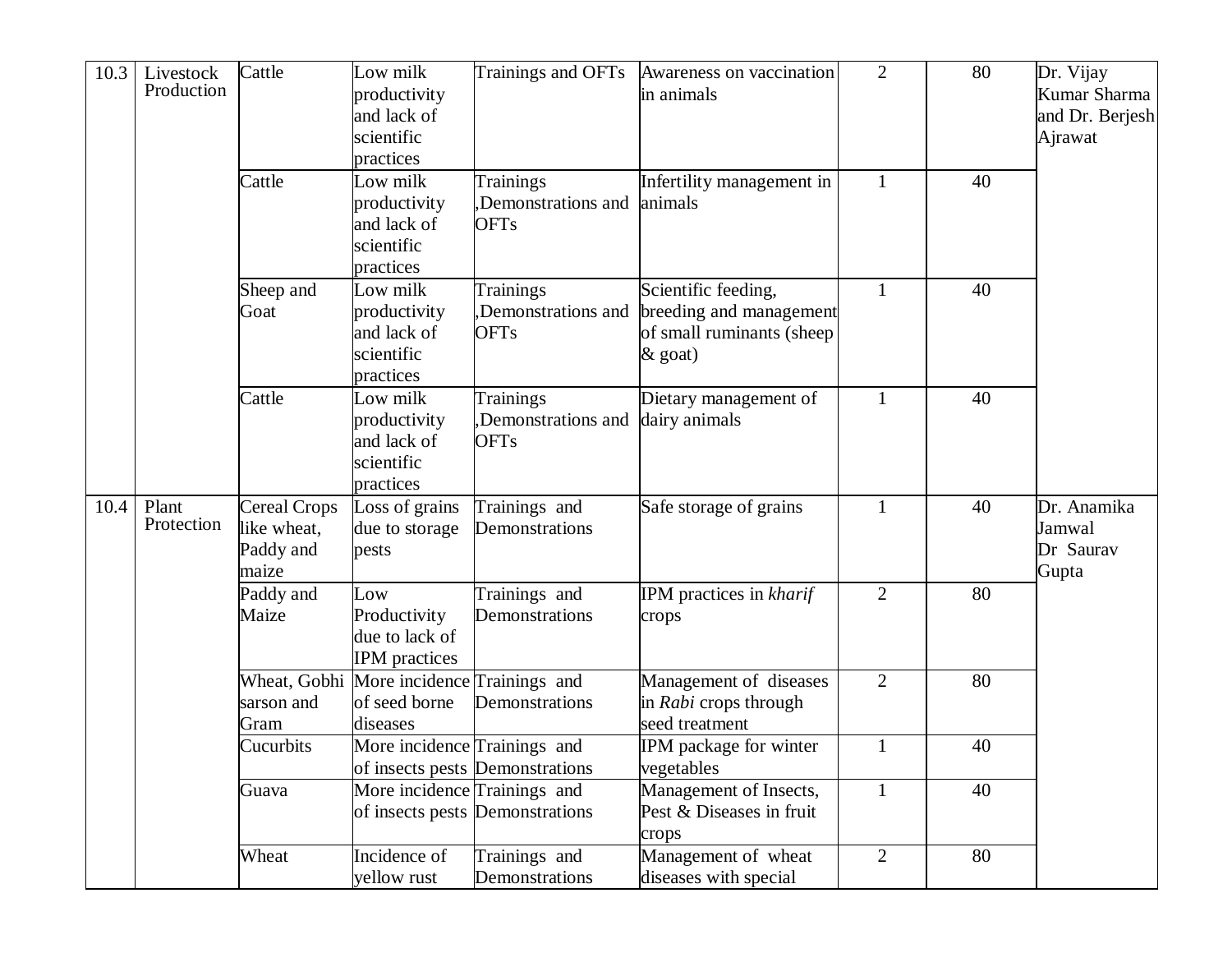|      |                                           |                                   |                                                           |                                 | emphasis on yellow rust                                                                    |                |    |                                                     |
|------|-------------------------------------------|-----------------------------------|-----------------------------------------------------------|---------------------------------|--------------------------------------------------------------------------------------------|----------------|----|-----------------------------------------------------|
|      |                                           | Cereal crops<br>and<br>Vegetables | Lack of<br>awareness in<br>handling of<br>pesticides      | Trainings and<br>Demonstrations | Safe use of pesticides                                                                     | 1              | 40 |                                                     |
| 10.5 | Soil Health<br>and<br>Fertility           | Different<br>crops                | Lack of<br>awareness<br>regarding soil<br>sampling        | Trainings and<br>Demonstrations | Soil sampling technique,<br>and its importance in<br>improving soil and crops<br>health    | $\mathbf{1}$   | 40 | Dr. Berjesh<br>Ajrawat<br>Dr. Pawan<br>Kumar Sharma |
|      |                                           | <b>Different</b><br>crops         | Lack of<br>knowledge<br>regarding water<br>conservation   | Trainings and<br>Demonstrations | Rain Water Management                                                                      | $\mathbf{1}$   | 40 | Dr. Anamika<br>Jamwal<br>Dr. Vishal<br>Mahajan      |
|      |                                           | Paddy                             | Lack of<br>awareness<br>regarding LCC                     | Trainings and<br>Demonstrations | scheduling<br>Nitrogen<br>of Leaf<br>through use<br>colour chart<br>(ICC)                  | $\mathbf{1}$   | 40 | Dr. Saurav<br>Gupta                                 |
| 10.6 | PHT and<br>value<br>addition              | Aonla                             |                                                           | Trainings and<br>Demonstrations | Value addition of Aonla                                                                    | $\mathbf{1}$   | 40 | Dr. Anamika<br>Jamwal<br>Dr. Saurav<br>Gupta        |
| 10.7 | Capacity<br>Building<br>Group<br>Dynamics |                                   | Lack of<br>knowledge<br>regarding<br>marketing            | Trainings and<br>Demonstrations | Motivating the farmers on<br>market intelligence                                           | $\overline{2}$ | 80 | Dr. Berjesh<br>Ajrawat<br>Dr. Pawan<br>Kumar Sharma |
|      |                                           |                                   | Lack of<br>knowledge<br>regarding group<br>marketing      | <b>Trainings</b>                | Entrepreneurship<br>development through<br><b>Farmer Producers</b><br>Organizations (FPOs) | $\mathbf{1}$   | 40 | Dr. Vishal<br>Mahajan                               |
|      |                                           |                                   | Lack of<br>awareness<br>regarding<br>different<br>schemes | <b>Trainings</b>                | Rural development<br>scheme among rural<br>population                                      | $\overline{2}$ | 80 |                                                     |
|      |                                           |                                   | Lack of<br>awareness<br>regarding CSS                     | <b>Trainings</b>                | <b>Orientation on Centrally</b><br>Sponsored<br>Schemes(CSSs)                              | $\mathbf{1}$   | 40 |                                                     |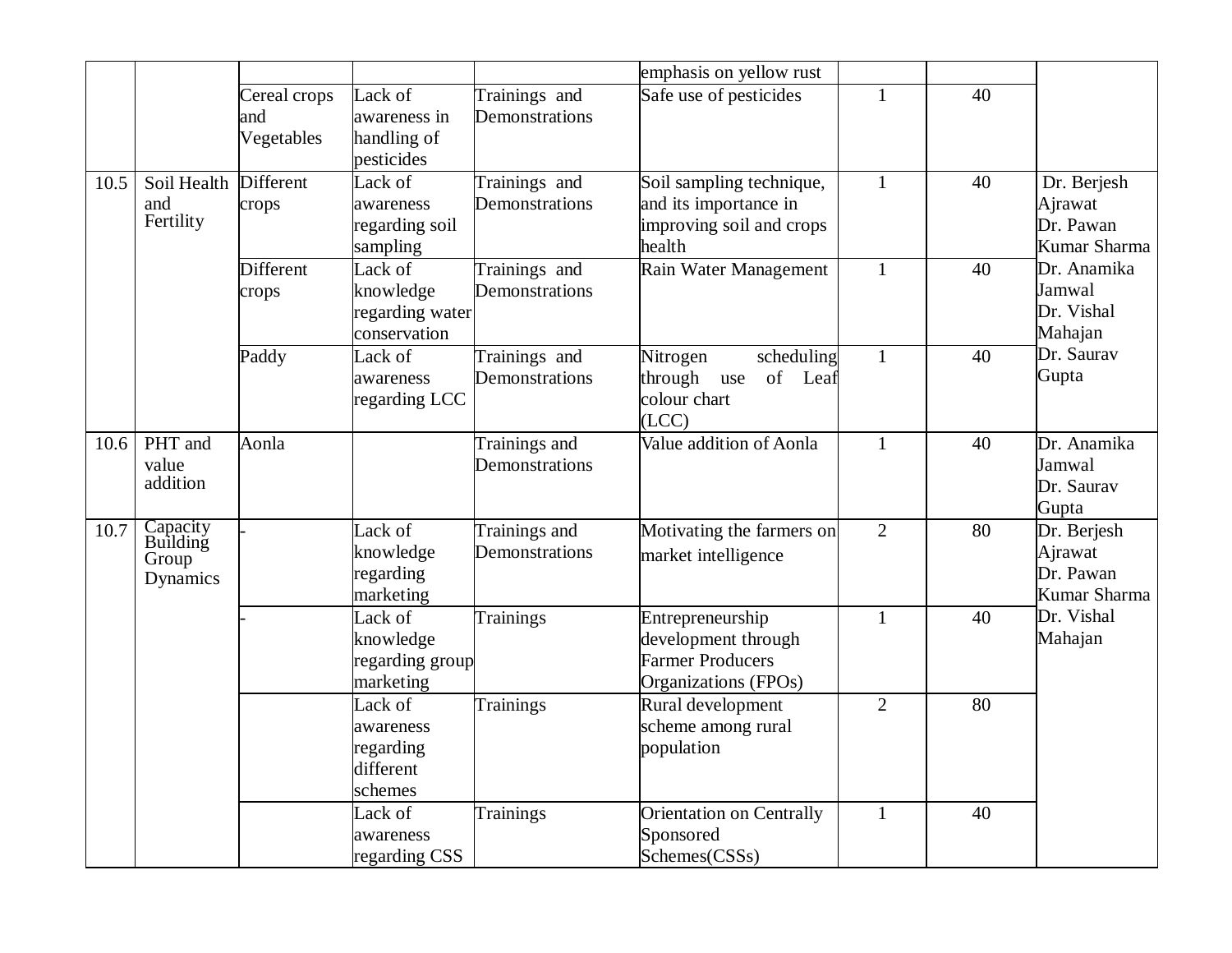| 10.8 | Agril.<br>Economics |                                             | Lack of<br>knowledge<br>regarding<br>insurance<br>Lack of<br>knowledge in<br>efficient<br>marketing of<br>produce | Trainings<br>Trainings | Availing crop insurance<br>against natural calamities<br>Covering price risks in<br>agriculture through<br>commodity futures<br>marketing | $\overline{2}$<br>$\overline{2}$ | 80<br>80 | Dr. Pawan<br>Kumar Sharma<br>Dr. Berjesh<br>Ajrawat<br>Dr Vishal<br>Mahajan |
|------|---------------------|---------------------------------------------|-------------------------------------------------------------------------------------------------------------------|------------------------|-------------------------------------------------------------------------------------------------------------------------------------------|----------------------------------|----------|-----------------------------------------------------------------------------|
|      |                     |                                             | Lack of<br>knowledge<br>regarding cost<br>of cultivation                                                          | <b>Trainings</b>       | Assessing the profitability<br>of farm enterprises/crops                                                                                  | $\overline{2}$                   | 80       |                                                                             |
| 10.9 | Agro<br>Forestry    | <b>Different</b><br>agroforestry<br>trees   | Lack of<br>knowledge<br>regarding<br>nutritive values<br>of trees                                                 | Trainings              | Management of locally<br>Agroforestry<br>available<br>trees for sustaining fodder<br>and<br>food<br>security<br>in<br>Kandi areas         | $\mathbf{1}$                     | 40       | Dr Vishal<br>Mahajan<br>Dr. Berjesh<br>Ajrawat Dr.<br>Pawan Kumar           |
|      |                     | Medicinal and Lack of<br>aromatic<br>plants | knowledge                                                                                                         | Trainings              | Cultivation of important<br><b>MAPs</b>                                                                                                   | $\mathbf{1}$                     | 40       | Sharma                                                                      |
|      |                     | Different<br>agroforestry<br>trees          | Lack of<br>knowledge<br>regarding<br>nutritive values<br>of trees                                                 | Trainings              | Multipurpose trees: role<br>and importance                                                                                                | $\mathbf{1}$                     | 40       |                                                                             |
|      |                     | Different agro<br>forestry<br>models        | Lack of<br>awareness                                                                                              | <b>Trainings</b>       | supplementation<br>Income<br>through incorporation of<br>Agroforestry<br>in<br>the<br>system                                              | $\mathbf{1}$                     | 40       |                                                                             |
|      |                     | Components<br>of IFS                        | Lack of<br>knowledge in<br>weather<br>parameters                                                                  | Trainings              | Climate<br>resilient<br>technologies                                                                                                      | $\mathbf{1}$                     | 40       |                                                                             |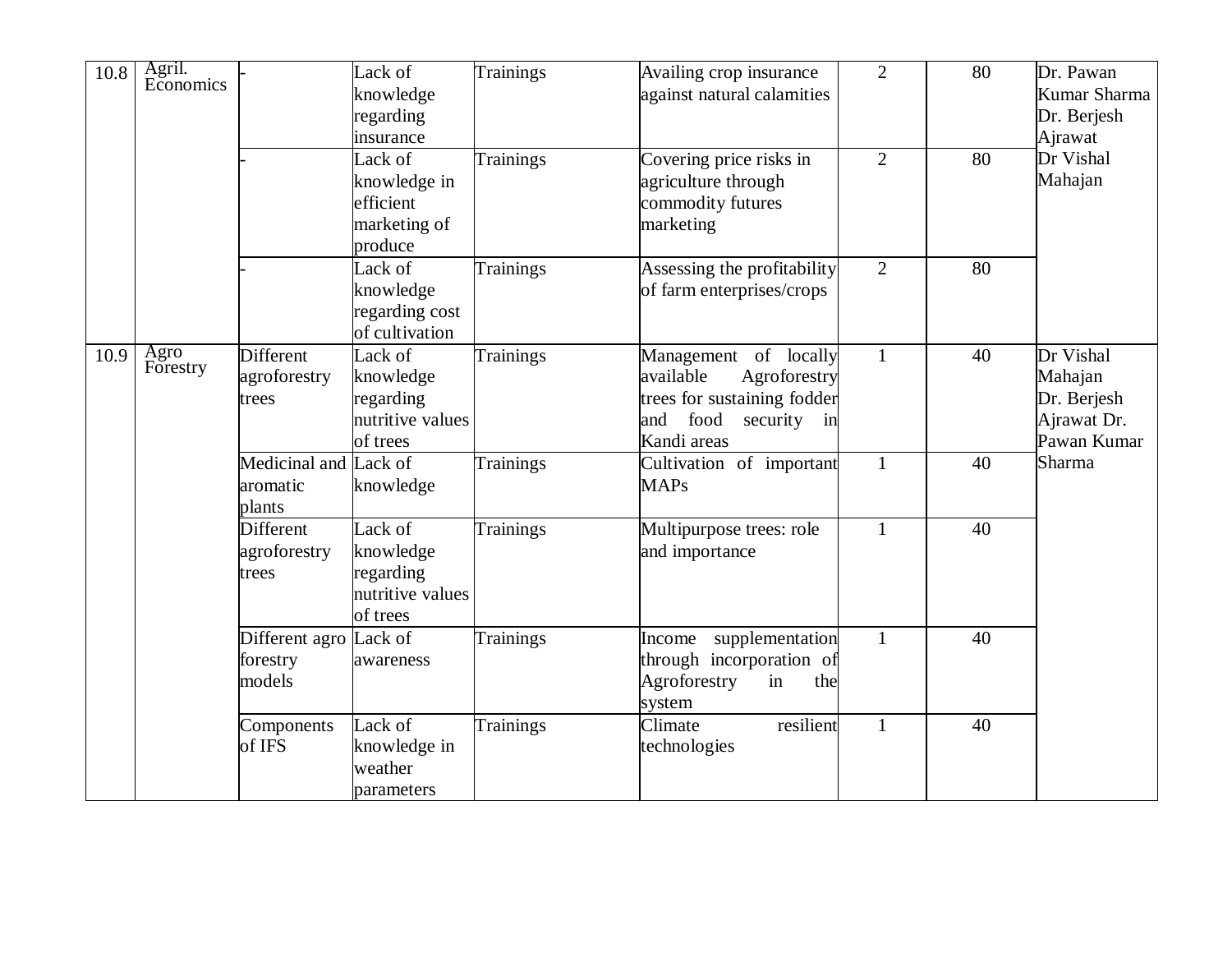\* Title of intervention/title of technology, \*\* Training title should specify the major technology/skill to be transferred.

#### **11. Training for Rural Youth during 2019-20**

| S. No. | <b>Thematic</b><br>area | Crop /<br><b>Enterprise</b> | <b>Major</b><br>problem | <b>Linked field</b><br>intervention                      | <b>Training</b><br>Course<br>Title** | No. of<br><b>Courses</b> | <b>Expected</b><br>No. of | of<br>the<br><b>Names</b><br>team members |
|--------|-------------------------|-----------------------------|-------------------------|----------------------------------------------------------|--------------------------------------|--------------------------|---------------------------|-------------------------------------------|
|        |                         |                             |                         | (Assessment/Refineme)<br>nt/FL $\mathbf{D}$ <sup>*</sup> |                                      |                          | participan                | involved                                  |
| 11.1   | Mushroom                |                             |                         |                                                          |                                      |                          | ts.                       |                                           |
|        | Cultivation             | <b>Button</b>               | Lack of                 | FLDs and Trainings                                       | Mushroom                             | $\overline{2}$           | 30                        | Dr. Anamika                               |
|        |                         | Mushroom                    | knowledge               |                                                          | cultivation as                       |                          |                           | Jamwal                                    |
|        |                         |                             |                         |                                                          | profitable                           |                          |                           | Dr Vishal                                 |
|        |                         |                             |                         |                                                          | enterprise                           |                          |                           | Mahajan                                   |
| 11.2   | Livestock               | Pig                         | Lack of                 | Trainings and                                            | Pig farming as an                    |                          | 15                        | Dr. Vijay                                 |
|        | Production              |                             | knowledge               | demonstrations                                           | enterprise                           |                          |                           | Kumar Sharma                              |
|        |                         | <b>Birds</b>                | Lack of                 | Trainings and                                            | Poultry as an                        |                          | 15                        | Dr Vishal                                 |
|        |                         |                             | knowledge               | demonstrations                                           | economic                             |                          |                           | Mahajan                                   |
|        |                         |                             |                         |                                                          | enterprise                           |                          |                           |                                           |
| 11.3   | Bee Keeping             | Bee                         | Lack of                 | Trainings and                                            | Bee Keeping for                      |                          | 15                        | Dr. Saurav                                |
|        |                         | colonies                    | awareness               | demonstrations                                           | livelihood security                  |                          |                           | Gupta                                     |
|        |                         |                             |                         |                                                          |                                      |                          |                           | Dr Vishal                                 |
|        |                         |                             |                         |                                                          |                                      |                          |                           | Mahajan                                   |
|        |                         |                             |                         |                                                          |                                      |                          |                           |                                           |

\* Titleofintervention/titleoftechnology,\*\*Trainingtitleshouldspecifythemajortechnology/skilltobetransferred.

#### **12 Trainings for Extension Personnel during 2019-20**

| S. No | <b>Thematic area</b>   | <b>Training Course Title**</b>            | No. of  | <b>Expected No.</b> | Names of the team members |
|-------|------------------------|-------------------------------------------|---------|---------------------|---------------------------|
|       |                        |                                           | Courses | of                  | involved                  |
|       |                        |                                           |         | participants        |                           |
| 12.1  | <b>Crop Production</b> | Technological interventions for           |         | 25                  | Dr. Pawan Kumar Sharma    |
|       |                        | Doubling the farmers income               |         |                     | Dr. Vishal mahajan        |
|       |                        |                                           |         |                     | Dr. Berjesh Ajrawat       |
|       |                        | IPM strategies for <i>kharif</i> crops    |         | 25                  | Dr. Anamika Jamwal        |
|       |                        |                                           |         |                     | Dr. Saurav Gupta          |
|       |                        | Disease and Pest management under         |         | 25                  | Dr. Anamika jamwal        |
|       |                        | organic crop production                   |         |                     | Dr. Saurav Gupta          |
| 12.2  | Capacity Building      | <b>Orientation on Centrally Sponsored</b> |         | 25                  | Dr. Berjesh Ajrawat       |
|       | and                    | schemes (CSS)                             |         |                     | Dr. Pawan Kumar Sharma    |
|       | Group Dynamics         |                                           |         |                     |                           |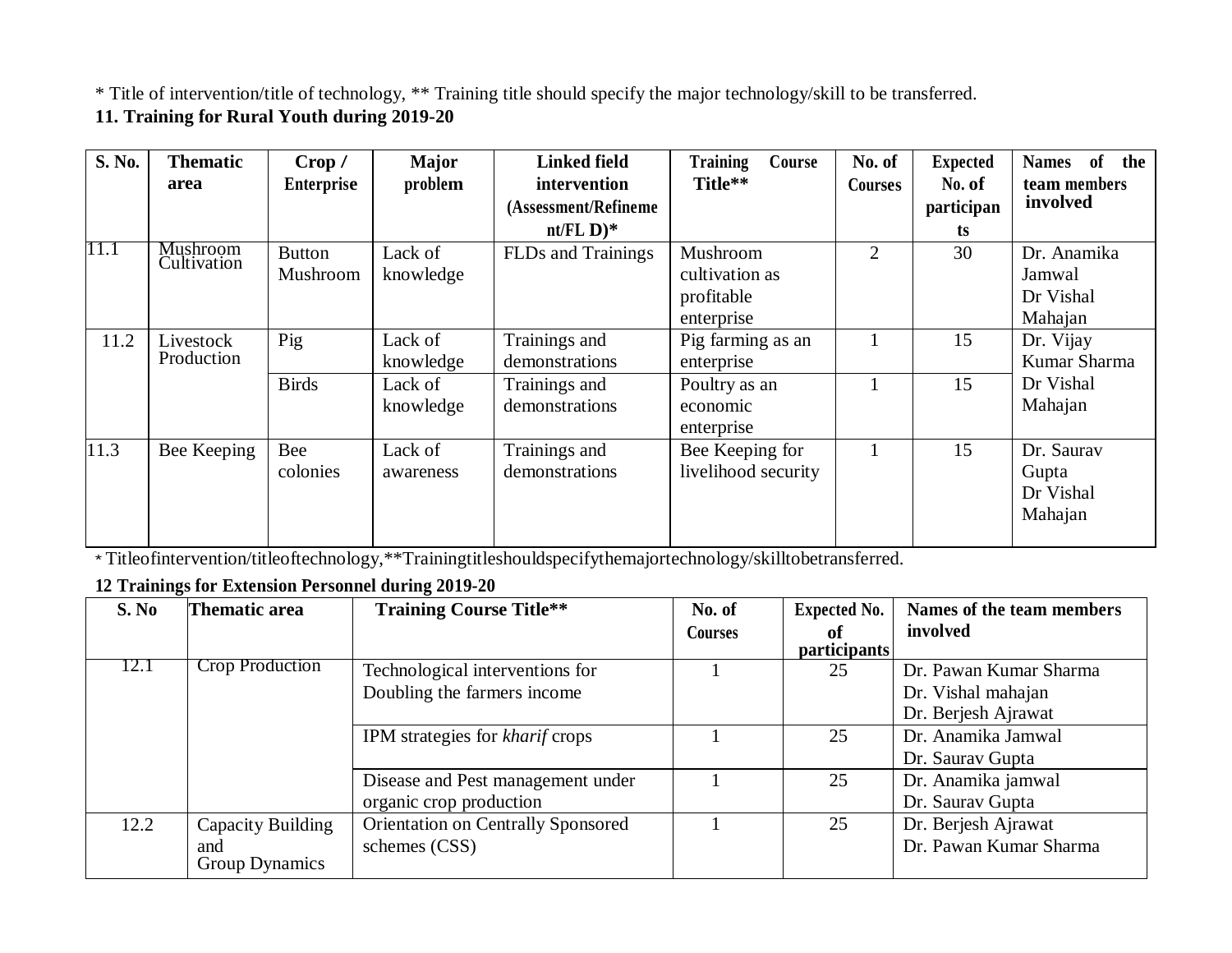|      |                      | Social Media for Agriculture Extension  | 25 | Dr. Berjesh Ajrawat    |
|------|----------------------|-----------------------------------------|----|------------------------|
|      |                      |                                         |    | Dr. Pawan Kumar Sharma |
|      |                      |                                         |    |                        |
| 12.3 | Mushroom             | Mushroom production technology          | 25 | Dr. Anamika Jamwal     |
| 12.4 | Livestock            | Artificial Insemination: Problems faced | 25 | Dr. Vijay Kumar Sharma |
|      | Production &         | and the way out                         |    |                        |
|      | Management           | Scientific feeding practices for the    | 25 | Dr. Vijay Kumar Sharma |
|      |                      | livestock                               |    |                        |
| 12.5 | <b>Agro Forestry</b> | Agroforestry for enhancing livelihood   | 25 | Dr. Vishal Mahajan     |
|      |                      | security and farm income                |    |                        |
|      |                      | Impact of climate change on             | 25 | Dr. Vishal Mahajan     |
|      |                      | Agriculture                             |    | Dr. Anamika Jamwal     |
|      |                      |                                         |    | Dr. Saurav Gupta       |

\* Title of intervention/title of technology, \*\*Trainingtitleshouldspecifythemajortechnology/skilltobetransferred.

#### **13 Vocational trainings during 2019-20**

| S. No. | <b>Thematic area</b><br>and the<br>Crop/Enterprise | <b>Training</b><br>title*                              | No. of<br>programmes<br>and | <b>Type of Clientele</b><br>(SHGs, NYKs,<br>School students, | <b>Expected No.</b><br>of participants | <b>Sponsoring</b><br>agency if<br>any | Names of the team<br>members involved |
|--------|----------------------------------------------------|--------------------------------------------------------|-----------------------------|--------------------------------------------------------------|----------------------------------------|---------------------------------------|---------------------------------------|
|        |                                                    |                                                        | <b>Duration</b><br>(days)   | Women,<br>Youth etc.)                                        |                                        |                                       |                                       |
| 13.1   | Crop Production/<br>Mushroom                       | Mushroom<br>cultivation as<br>profitable<br>enterprise | $1(5 \text{ Days})$         | Youth and women                                              | 15                                     |                                       | Dr. Anamika Jamwal                    |
| 13.2   | Horticulture                                       | Value addition of<br>winter vegetable<br>and fruits    | $1(3 \text{ Days})$         | SHGs and women                                               | 15                                     |                                       | Dr. Anamika Jamwal                    |
| 13.3   | Livestock<br>Production                            | Pig farming as an<br>enterprise                        | $1(5 \text{ Days})$         | Youth                                                        | 15                                     |                                       | Dr. Vijay Kumar<br>Sharma             |
|        | & Management                                       | Poultry as an<br>economic<br>enterprise                | $1(5 \text{ Days})$         | Youth                                                        | 15                                     |                                       |                                       |
| 13.4   | <b>Bee Keeping</b>                                 | Bee Keeping for<br>livelihood security                 | $1(5 \text{ Days})$         | Youth                                                        | 15                                     |                                       | Dr. Saurav Gupta                      |

\* Trainingtitleshouldspecifythemajortechnology/skilltobetransferred.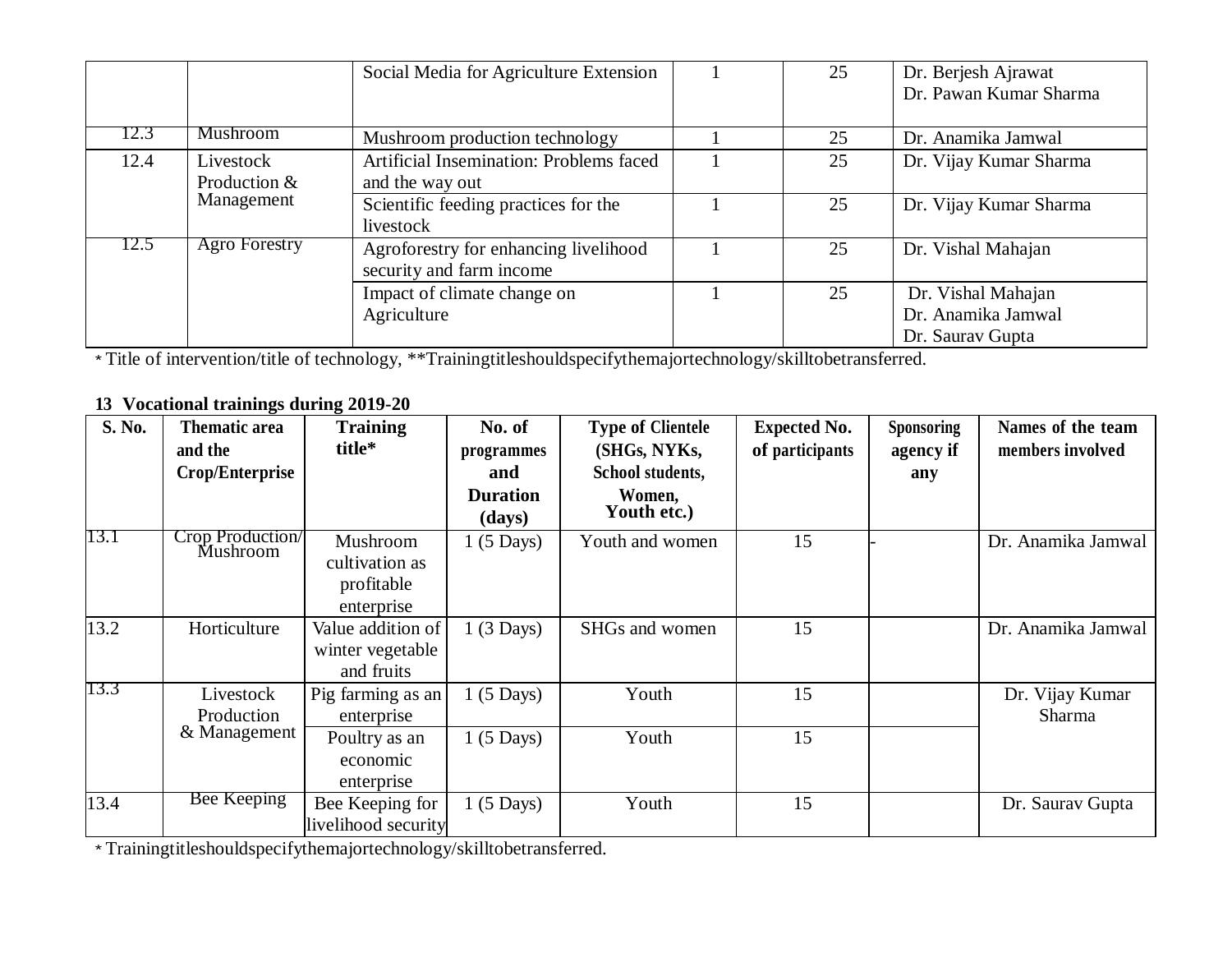**14 Sponsored trainings during 2019-20**

| S.   | <b>Thematic area</b> | Training title*           | No. of               | <b>Type of Clientele</b> | <b>Expecte</b> | <b>Sponsoring agency</b> | Namesof the    |
|------|----------------------|---------------------------|----------------------|--------------------------|----------------|--------------------------|----------------|
| No.  | and the              |                           | programme            | (SHGs, NYKs,             | d No. of       |                          | team           |
|      | Crop/Enterprise      |                           | s and                | School students,         | participa      |                          | members        |
|      |                      |                           | <b>Duration</b>      | Women,<br>Youth etc.)    | nts            |                          | involved       |
|      |                      |                           | (days)               |                          |                |                          |                |
| 14.1 | Crop Production      | Quality Seed Production   | $(1 \text{ day})$    | Farmers                  | 30             | MSP, SKUAST-J            | All Scientists |
| 14.2 | Capacity Building    | Induction training        | $1(15 \text{ days})$ | Youth                    | 30             | <b>NYK</b>               |                |
|      | and                  | programme                 |                      |                          |                |                          |                |
|      | Group Dynamics       |                           |                      |                          |                |                          |                |
| 14.3 | Crop Production      | Nitrogen scheduling       | $2(1 \text{ Day})$   | Farmers                  | 60             | <b>NABARD</b>            |                |
|      |                      | through leaf colour chart |                      |                          |                |                          |                |
|      |                      | (ICC)                     |                      |                          |                |                          |                |

\* Programme title should specify the major technologies/skills to be transferred / refreshed.

## **15. Extension programmes during 2019-20**

| S. No | <b>Extension programme*</b>                                            | No. of programmes or<br>activities | <b>Expected No. of</b><br>participants | Names of the team<br>members involved |
|-------|------------------------------------------------------------------------|------------------------------------|----------------------------------------|---------------------------------------|
| 15.1  | <b>Advisory Services</b>                                               | 104                                | 625                                    | Dr. Berjesh Ajrawat                   |
| 15.2  | Diagnostic visits                                                      | 15                                 | 215                                    | Dr. Pawan Kumar                       |
| 15.3  | Field Day                                                              | 4                                  | 300                                    | Sharma                                |
| 15.4  | Group discussions                                                      | $\overline{2}$                     | 100                                    | Dr. Anamika Jamwal                    |
| 15.5  | Kisan Ghosthi                                                          | 4                                  | 200                                    | Dr. Vishal Mahajan                    |
| 15.6  | <b>Film Show</b>                                                       | 10                                 | 500                                    | Dr. Vijay Kumar                       |
| 15.7  | Self-help groups                                                       | $\overline{2}$                     | 80                                     | Sharma                                |
| 15.8  | Kisan Mela                                                             | $\overline{2}$                     | 600                                    | Dr. Saurav Gupta                      |
| 15.9  | Exhibition                                                             | 4                                  | 500                                    | Dr Ajay Kumar                         |
| 15.10 | Scientists' visit to farmers field                                     | 30                                 | 300                                    |                                       |
| 15.11 | Plant/Soil health/Animal health camps/<br>Veterinary<br>clinical Camps | 6                                  | 500                                    |                                       |
| 15.12 | Farm Science Club                                                      |                                    |                                        |                                       |
| 15.13 | Ex-trainees Sammelan                                                   |                                    | 90                                     |                                       |
| 15.14 | Farmers' Scientist interaction/seminar/workshop                        | 5                                  | 100                                    |                                       |
| 15.15 | <b>Method Demonstrations</b>                                           | 4                                  | 100                                    |                                       |
| 15.16 | Celebration of important days                                          | $\tau$                             | 600                                    |                                       |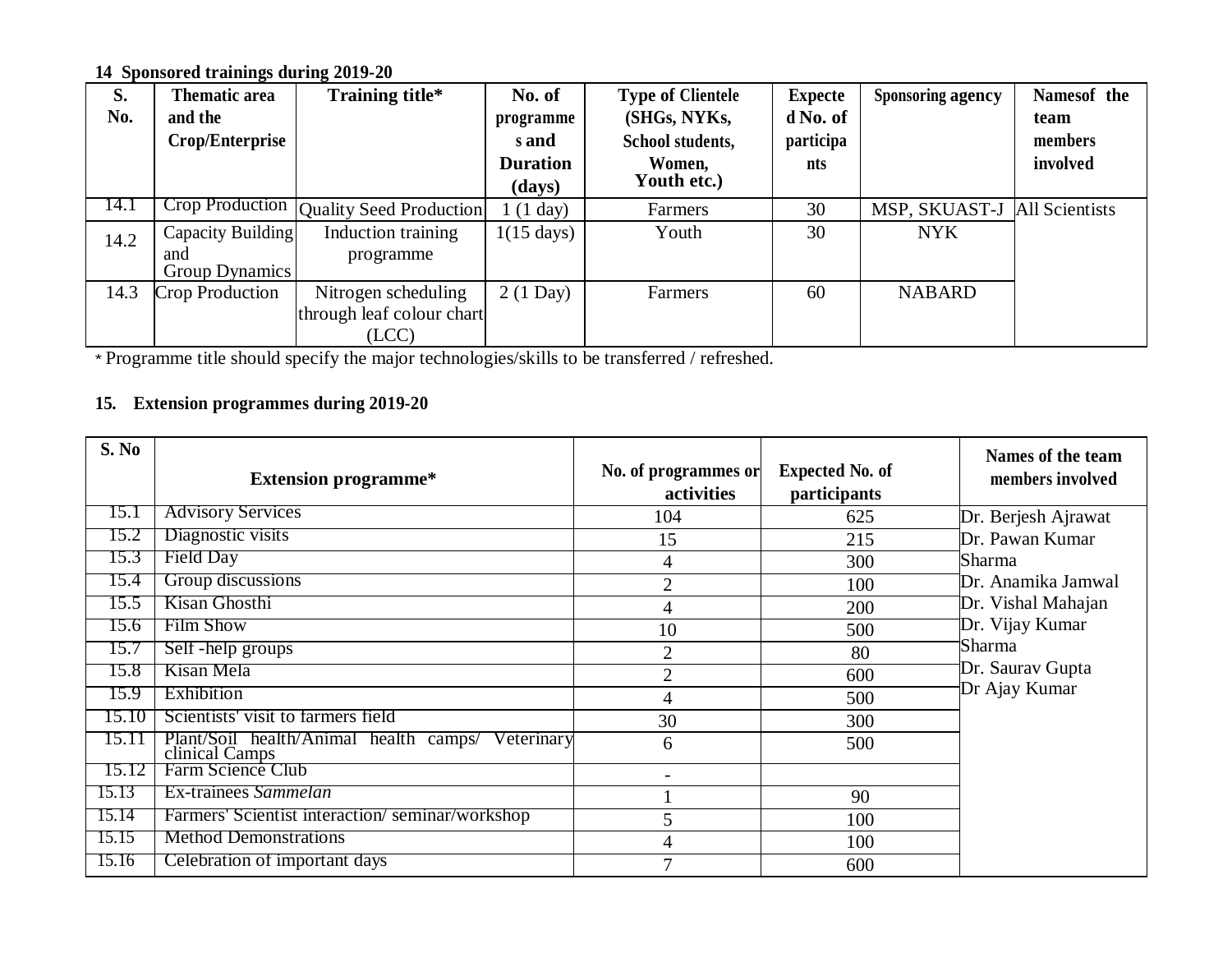| 13.11 | Special day celebration | 80                       |  |
|-------|-------------------------|--------------------------|--|
| 15.18 | Exposure visits         | 50                       |  |
| 15.19 | Technology week,        | 500                      |  |
| 15.20 | <b>FFS</b>              | 50                       |  |
| 15.21 | Farm innovators meet    | 80                       |  |
| 15.22 | Awareness programs      | 60                       |  |
| 15.23 | Radio and T.V Talks     | $\overline{\phantom{0}}$ |  |

#### **16. Activities proposed as Knowledge and Resource Centre during 2019-20**

#### **16.1 Technological knowledge**

| S. No. | <b>Category</b>            | <b>Details of technologies</b>                                             | Area $(ha)$ / | Names of the team members |
|--------|----------------------------|----------------------------------------------------------------------------|---------------|---------------------------|
|        |                            |                                                                            | <b>Number</b> | involved                  |
| 16.1.1 | Technology Park/Crop       | Demonstrations of different varieties/cultivars of                         | $0.5$ ha.     | Dr. Vishal Mahajan        |
|        | cafeteria                  | different crops in different seasons                                       |               | Dr. Berjesh Ajrawat       |
|        |                            |                                                                            |               | Dr. Pawan Kumar Sharma    |
|        |                            |                                                                            |               | Dr. Anamika Jamwal        |
|        |                            |                                                                            |               | Dr. Vijay Kumar Sharma    |
|        |                            |                                                                            |               | Dr. Saurav Gupta          |
| 16.1.2 | <b>Demonstration Units</b> | Mushroom Unit                                                              | 0.2           | Dr. Vishal Mahajan        |
|        |                            | Poultry Unit                                                               | 100 nos.      | Dr. Anamika Jamwal        |
|        |                            | Bee keeping unit                                                           | 10 colonies   | Dr. Vijay Kumar Sharma    |
|        |                            |                                                                            |               | Dr. Saurav Gupta          |
|        |                            |                                                                            |               |                           |
| 16.1.3 |                            | Lab Analytical services Soil sampling and preparation of soil health cards | 200 SHC       | Dr. Vishal Mahajan        |
|        |                            |                                                                            |               | Dr. Ajay Kumar            |
|        |                            |                                                                            |               |                           |
| 16.1.4 | Technology Week            | Exhibitions, farm Visit and Demonstration of                               | 500 farmers   | Dr. Berjesh Ajrawat       |
|        |                            | different varieties/ cultivars of different crops in                       |               | Dr. Pawan Kumar Sharma    |
|        |                            | Technology Park/ Crop cafeteria                                            |               | Dr. Anamika Jamwal        |
|        |                            |                                                                            |               | Dr. Vishal Mahajan        |
|        |                            |                                                                            |               | Dr. Vijay Kumar Sharma    |
|        |                            |                                                                            |               | Dr. Saurav Gupta          |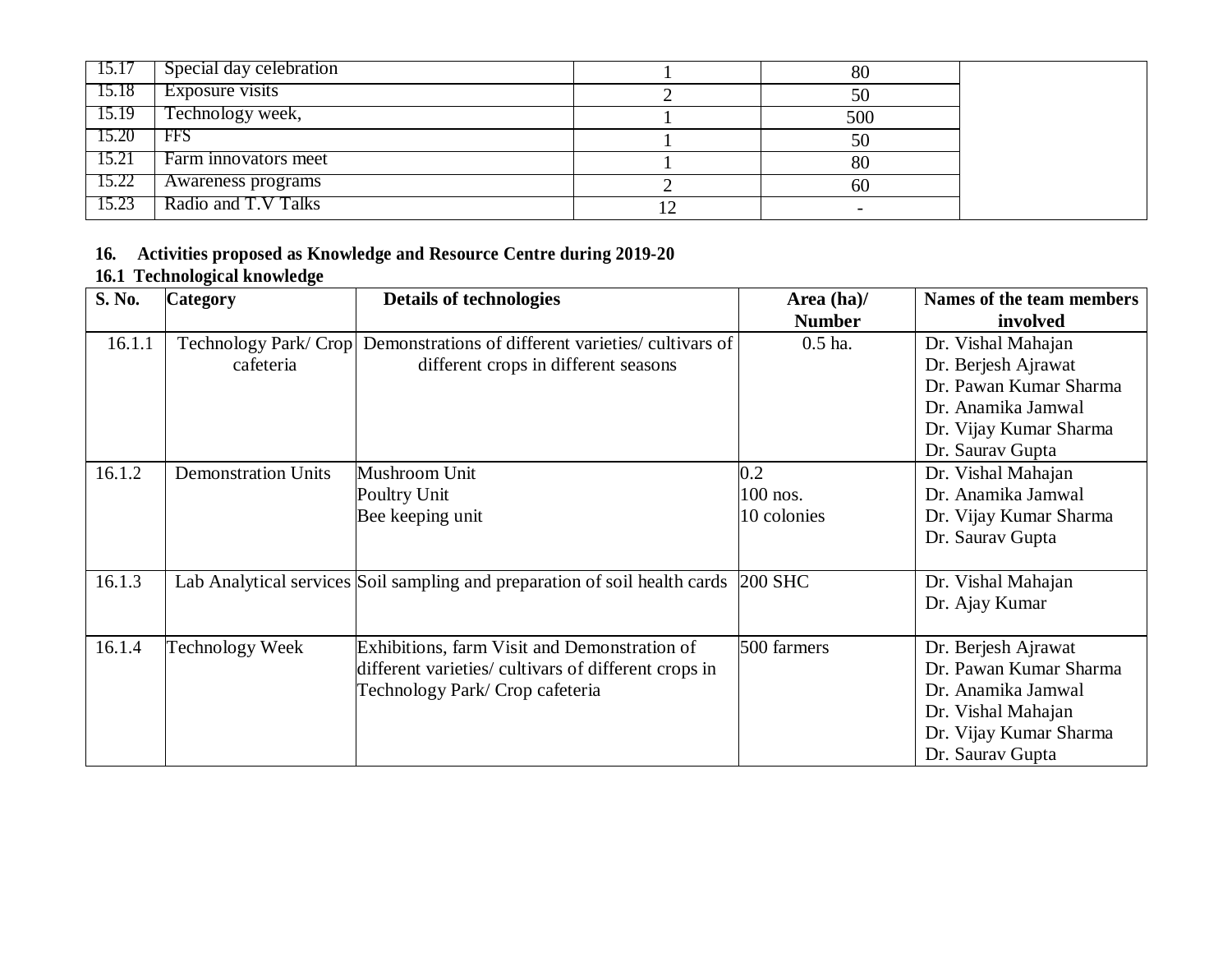## **16.2 Technological Products**

| S.No.  | Category     | Name of the<br>product | Quantity (Qtl.)/ Number planned to be<br>produced<br>during 2019-20 | Names of the team members<br>involved |
|--------|--------------|------------------------|---------------------------------------------------------------------|---------------------------------------|
| 16.2.1 | Seeds        | Wheat                  | 200.0                                                               | Dr. Vishal Mahajan                    |
|        |              | Paddy                  | 250.0                                                               | Dr Berjesh Ajrawat                    |
|        |              | Gobhi Sarson           | 2.0                                                                 | Dr. Saurav Gupta                      |
|        |              | Mash                   | 3.0                                                                 | Dr. Anamika Jamwal                    |
|        |              | Toria                  | 1.0                                                                 | Dr. Ajay Kumar                        |
| 16.2.2 | Bio-products | <b>UMMB</b>            | 1000 Nos.                                                           | Dr. Vijay Kumar Sharma                |
|        |              |                        |                                                                     | Dr. Ajay Kumar                        |
|        |              | Mushroom Spawn         | 5.0                                                                 | Dr. Vishal Mahajan                    |
|        |              |                        |                                                                     | Dr. Anamika Jamwal                    |

#### **16.3 Technological Information**

| S.No   | <b>Category</b>                                | <b>Technological capsules / Number</b>                                            |                        |
|--------|------------------------------------------------|-----------------------------------------------------------------------------------|------------------------|
| 16.3.1 | Technology backstopping to line<br>departments |                                                                                   |                        |
|        | Agriculture                                    | Dissemination of Package of practices through monthly messages Dr. Vishal Mahajan |                        |
|        |                                                | delivered in monthly T&V meetings                                                 | Dr. Berjesh Ajrawat    |
|        |                                                | Joint visit organized under NMAE&T                                                | Dr. Pawan Kumar Sharma |
|        |                                                | Diagnostic visits                                                                 | Dr. Anamika Jamwal     |
|        |                                                | <b>Farmers Scientist interactions</b>                                             | Dr. Vijay Kumar Sharma |
|        | Horticulture                                   | Dissemination of Package of practices through monthly messages Dr. Saurav Gupta   |                        |
|        |                                                | delivered in monthly T&V meetings                                                 |                        |
|        | <b>Animal Husbandry</b>                        | Organization of Veterinary clinical camps and animal health                       |                        |
|        |                                                | camps                                                                             |                        |
|        | Sericulture                                    | Soil sampling and testing of soil samples of sericulture nurseries                |                        |
|        |                                                | located in the district                                                           |                        |
| 16.3.2 | Literature/publication                         | Preparation of Technical Bulletins, Manuals, Reports, Booklets                    | Dr. Berjesh Ajrawat    |
|        |                                                | and Folders and Leaflets (100 nos.)                                               | Dr. Pawan Kumar Sharma |
| 16.3.3 | Electronic Media                               | Preparation of short video clips and short films                                  | Dr. Anamika Jamwal     |
|        |                                                | Formation of whats app group for dissemination of information                     | Dr. Vishal Mahajan     |
|        |                                                |                                                                                   | Dr. Vijay Kumar Sharma |
|        |                                                |                                                                                   | Dr. Saurav Gupta       |
| 16.3.4 | Livestock strains                              | Preparation of Spawn of button mushroom                                           | Dr. Anamika Jamwal     |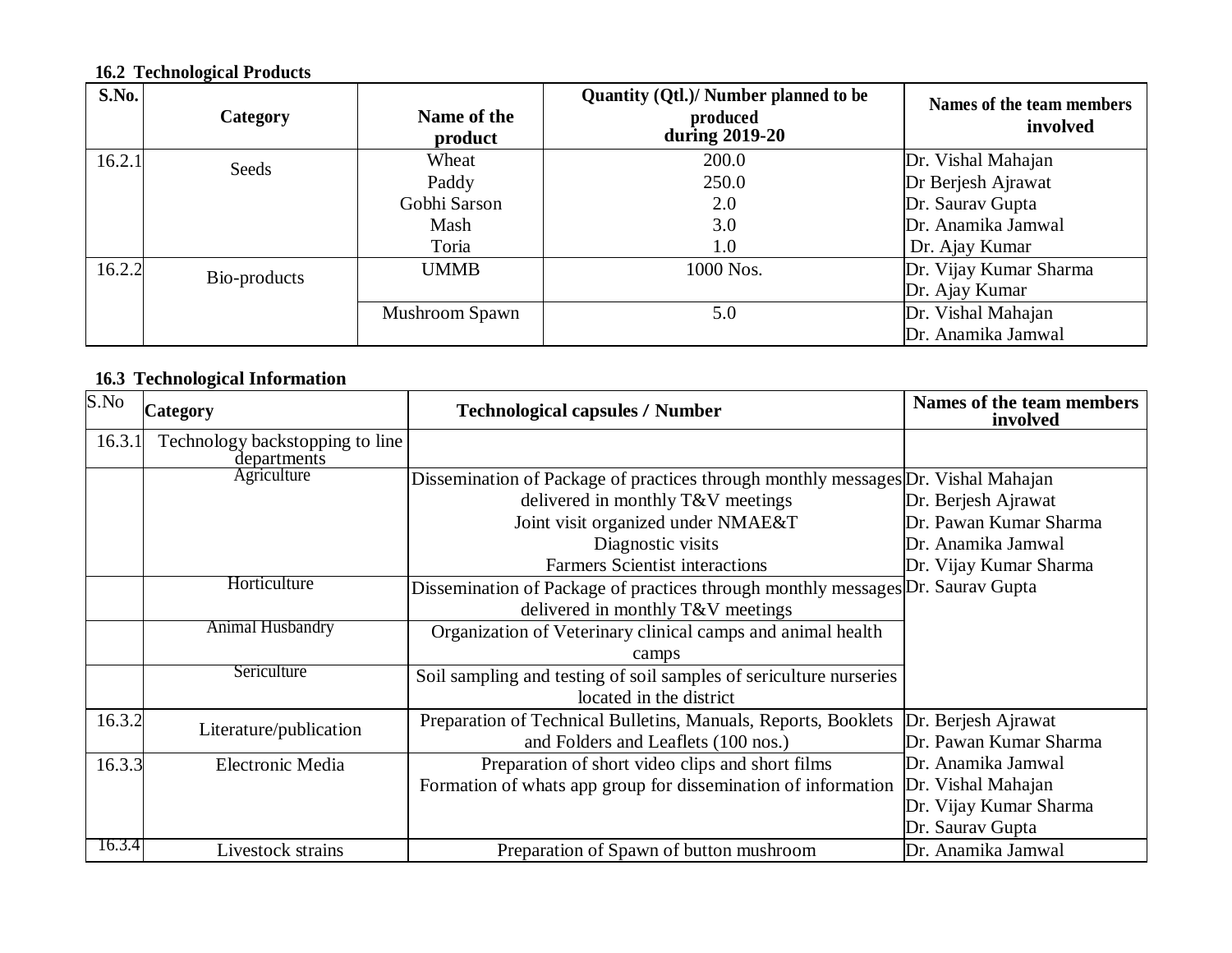| 16.3.5 | Kisan Mobile Advisory Services     | Preparation of Database of 500 farmers linked with KVKs                             | Dr. Berjesh Ajrawat    |
|--------|------------------------------------|-------------------------------------------------------------------------------------|------------------------|
|        |                                    |                                                                                     | Dr. Pawan Kumar Sharma |
| 16.3.6 | Information on centre/state sector | Study of marketing network and marketing models in the district Dr. Berjesh Ajrawat |                        |
|        | schemes                            |                                                                                     | Dr. Pawan Kumar Sharma |
|        | and service providers in the       |                                                                                     |                        |
|        | district.                          |                                                                                     |                        |

#### **17. Additional Activities Planned during 2019-20**

| S.No. | Name of the agency /<br>scheme | Name of<br>activity   | <b>Technical programme</b><br>with quantification | <b>Financial</b><br>outlay<br>(Rs.) | Names of the team members<br>involved |
|-------|--------------------------------|-----------------------|---------------------------------------------------|-------------------------------------|---------------------------------------|
| 1/1   | Establishment of IFS           | Establishment of      | Crops, Horticulture,                              | 6.0                                 | Dr. Vijay Kumar Sharma                |
|       | model at KVK farm              | different units under | Poultry, Goatry and Bee                           |                                     | Dr. Saurav Gupta                      |
|       |                                | <b>IFS</b>            | keeping                                           |                                     | Dr. Pawan Kumar Sharma                |
|       |                                |                       |                                                   |                                     | Dr. Anamika Jamwal                    |
|       |                                |                       |                                                   |                                     | Dr. Vishal Mahajan                    |
|       |                                |                       |                                                   |                                     | Dr. Berjesh Ajrawat                   |
|       |                                |                       |                                                   |                                     |                                       |

# **18. Revolving Fund**

#### **18.1 Financial status**

| Opening balance as on<br>$01.04.2018$ (Rs.in Lakh) | <b>Expenditure incurred during 2018-</b><br>19(Rs.in Lakh) | Receipts during 2018-19<br>(Rs.in Lakh) | <b>Closingbalanceason</b><br>31.03.2019(Rs.inLak<br>h) |
|----------------------------------------------------|------------------------------------------------------------|-----------------------------------------|--------------------------------------------------------|
| 15,91,441/-                                        | 2,46,925/-                                                 | $4,80,354/-$                            | $18,24,870/-$                                          |

#### **18.2 Plan of activities under Revolving Fund**

| S.No.  | <b>Proposed activities</b> | <b>Expected output</b> | <b>Anticipated income</b><br>(Rs. | Names of the team members<br>involved |
|--------|----------------------------|------------------------|-----------------------------------|---------------------------------------|
| 18.2.1 | Seed Production            | $460$ Otls             | 00000/                            |                                       |
| 18.2.2 | Planting material          | 500 Nos.               | 7500/                             |                                       |
| 18.2.3 | Bio products               | 1000 UMM Bricks        | $5.50000 =$                       |                                       |
|        |                            | Mushroom Spawn         |                                   |                                       |

## **19. Activitiesofsoil,waterandplanttestinglaboratoryduring2019-20**

| Sl.No. | Type  | No. of samples to be analyzed | Names of the team members<br>involved |
|--------|-------|-------------------------------|---------------------------------------|
|        | S01l  | 60                            | Dr. Vishal Mahajan                    |
|        |       |                               | Dr Ajay Kumar                         |
|        | Water |                               |                                       |
|        | Plant |                               | Dr. Anamika Jamwal                    |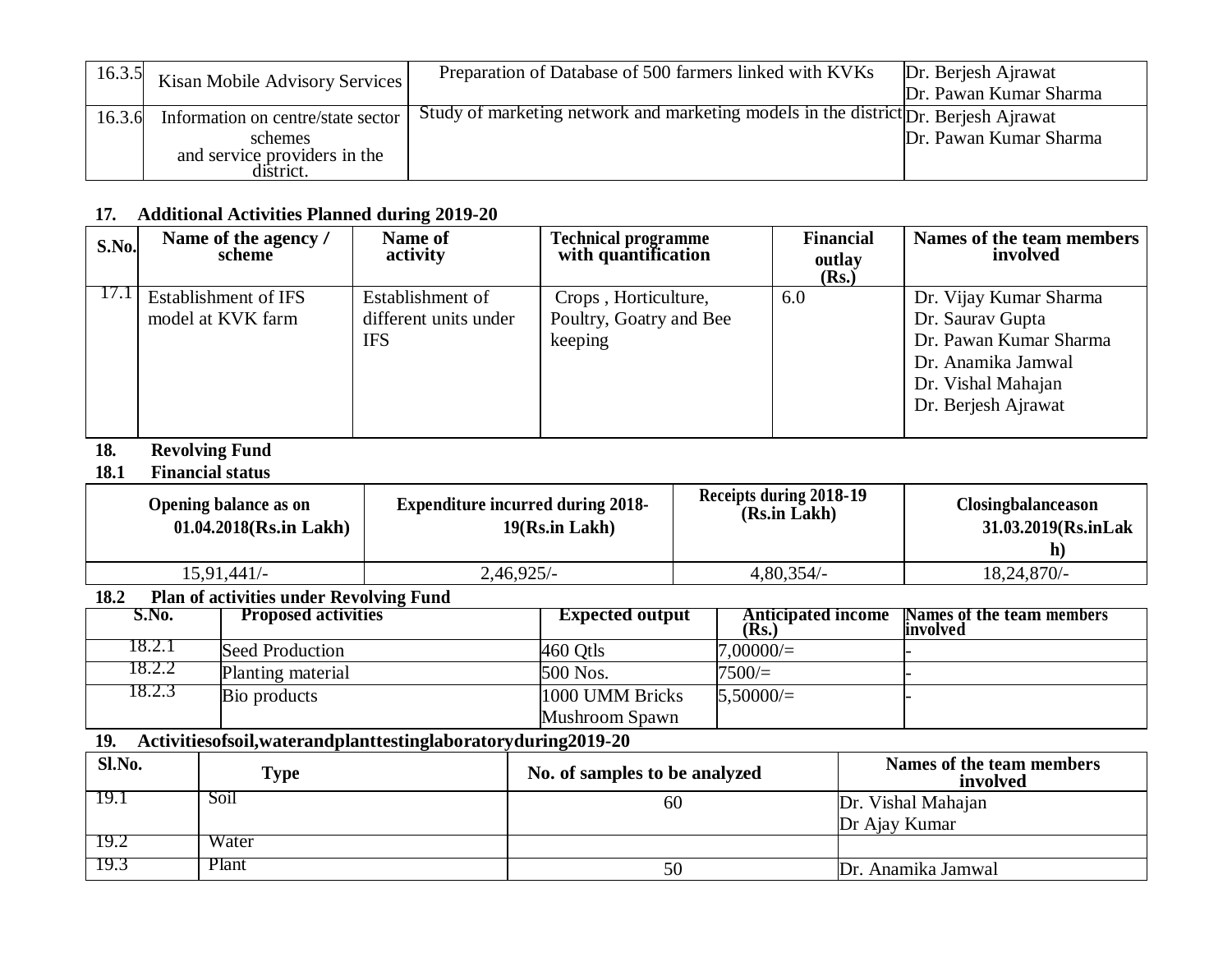|  | $D_1$<br>. .<br>JLG |
|--|---------------------|
|  |                     |

#### **20. E-linkage during2019-20**

| S. No  | <b>Nature of activities</b>                              | Likely period of completion (please set the<br>time frame) | <b>Remarks if any</b> |
|--------|----------------------------------------------------------|------------------------------------------------------------|-----------------------|
| - 20.1 | Preparation of Database of 1000 farmers linked with KVK  | January, 2020                                              |                       |
| 20.2   | Uploading, Creation and maintenance of relevant database | Within fortnight after the completion of                   |                       |
|        | on KVK website                                           | event                                                      |                       |
| 20.3   | Creation of whats app groups                             | December, 2019                                             |                       |
| 20.4   | Creation of Face book blog of KVK                        | May, 2019                                                  |                       |
|        | 20.5 Uploading of information on farmers portal          | After the completion of the event                          |                       |

#### **21. ActivitiesplannedunderRainwaterHarvestingScheme(onlytothoseKVKswhicharealreadyhavingschemeunderRainWater Harvesting) N/A**

| $\sum_{N=0}^{\infty}$ | <b>Activities planned</b> | <b>Remarks if</b><br>any |
|-----------------------|---------------------------|--------------------------|
| 21.1                  |                           |                          |
| 4.4                   |                           |                          |

#### **22. Innovative Farmer's Meet**

| <b>S. No</b> | <b>Particulars</b>                                                    | <b>Details</b> |
|--------------|-----------------------------------------------------------------------|----------------|
| 22. l        | Are you planning for conducing Farm Innovators meet in your district? | <b>Yes</b>     |
| 22.Z         | If Yes likely month of the meet                                       | December       |
| 22.3         | Brief action plan in this regard                                      |                |

#### **23. Farmer's Field School planned**

| N <sub>0</sub><br>ນ. | area<br>. ne | FFS<br>the<br>$\mathbf{O}$<br>ние                                               | ın<br>-proposed<br>- י<br>. GAT<br>RS. |
|----------------------|--------------|---------------------------------------------------------------------------------|----------------------------------------|
| $\sim$               | <b>IPM</b>   | and<br>1n<br>Paddy<br>$\ldots$ managem<br>pests<br>diseases<br>-on<br>umer<br>m | .0000/                                 |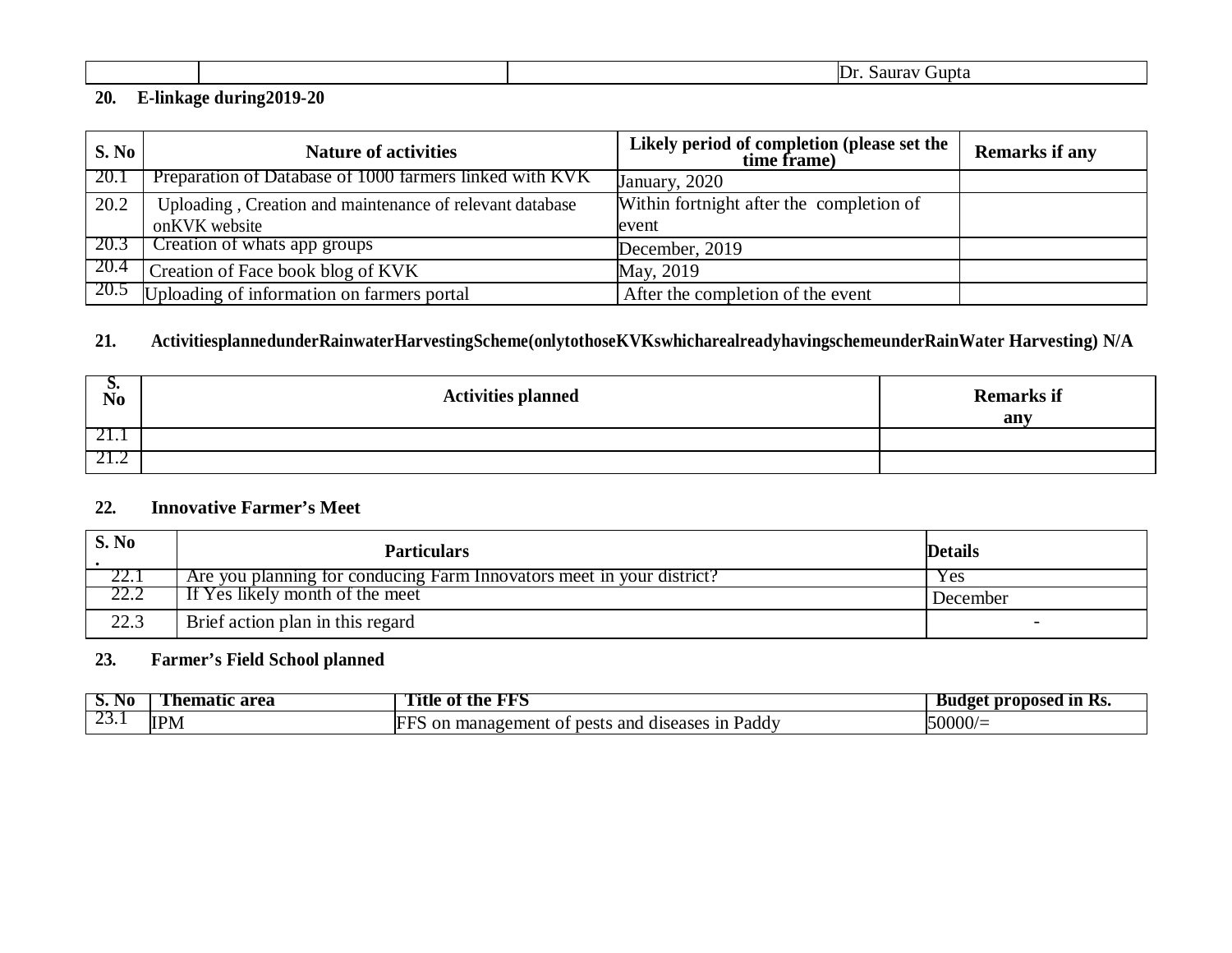## **24. Budget-Details of budget utilization(2019-20)upto31March2019 (Rs.)**

| S.               | <b>Particulars</b>                                                                          | <b>Sanctioned</b>       | <b>Released</b> | <b>Expenditu</b> |
|------------------|---------------------------------------------------------------------------------------------|-------------------------|-----------------|------------------|
| No.              |                                                                                             |                         |                 | re               |
| A.               | <b>Recurring Contingencies</b>                                                              |                         |                 |                  |
| 1                | Pay & Allowances                                                                            | 1,48,00000/-            | 1,38,13254/-    | 1,38,13170/-     |
| 2                | <b>Traveling allowances</b>                                                                 | $1,25,000/-$            | $1,13,081/-$    | 1,13,712/-       |
| 3                | Contingencies                                                                               | 11,75,000/-             | 10,62,462/      | 10,44,776/-      |
| $\boldsymbol{A}$ | Stationery, telephone, postageandotherexpenditureonofficerunning, publication of Newsletter |                         |                 |                  |
|                  | and library maintenance                                                                     |                         |                 |                  |
| $\boldsymbol{B}$ | POL, repair of vehicles, tractor and equipments                                             |                         |                 |                  |
| $\mathcal{C}$    | Meals/refreshment for trainees                                                              |                         |                 |                  |
| $\boldsymbol{D}$ | Training material                                                                           |                         |                 |                  |
| $E\,$            | Frontline demonstration except oilseeds and pulses                                          |                         |                 |                  |
| $\boldsymbol{F}$ | On farm testing                                                                             |                         |                 |                  |
| $\boldsymbol{G}$ | Training of extension functionaries                                                         |                         |                 |                  |
| H                | Maintenance of buildings                                                                    |                         |                 |                  |
| $\overline{I}$   | Establishment of Soil, Plant & Water Testing Laboratory                                     |                         |                 |                  |
| $\,$ J           | Library                                                                                     |                         |                 |                  |
|                  | <b>Total Recurring</b>                                                                      | 16100000/-              | 14988797/-      | 14974658/-       |
| <b>B.</b>        | <b>Non-Recurring Contingencies</b>                                                          |                         |                 |                  |
| 1.               | <b>Works</b>                                                                                |                         |                 |                  |
| 2.               | <b>Equipments including SWTL &amp; Furniture</b>                                            | $2,00,\overline{000/-}$ | $2,00,000/$ -   | $1,99,964/-$     |
| 3.               | Vehicle (Four wheeler/Two wheeler, please specify)                                          | 800000/-                | 800000/-        | 800000/-         |
| $\overline{4}$ . | Library                                                                                     |                         |                 |                  |
|                  | <b>Total Non Recurring</b>                                                                  | 10,00,000/-             | $10,00,000/$ -  | 9,99,964/-       |
|                  | <b>REVOLVING FUND</b>                                                                       |                         |                 |                  |
|                  | <b>GRAND TOTAL (A+B+C)</b>                                                                  | 17,100,000/-            | 15988797        | 15,974,622/-     |